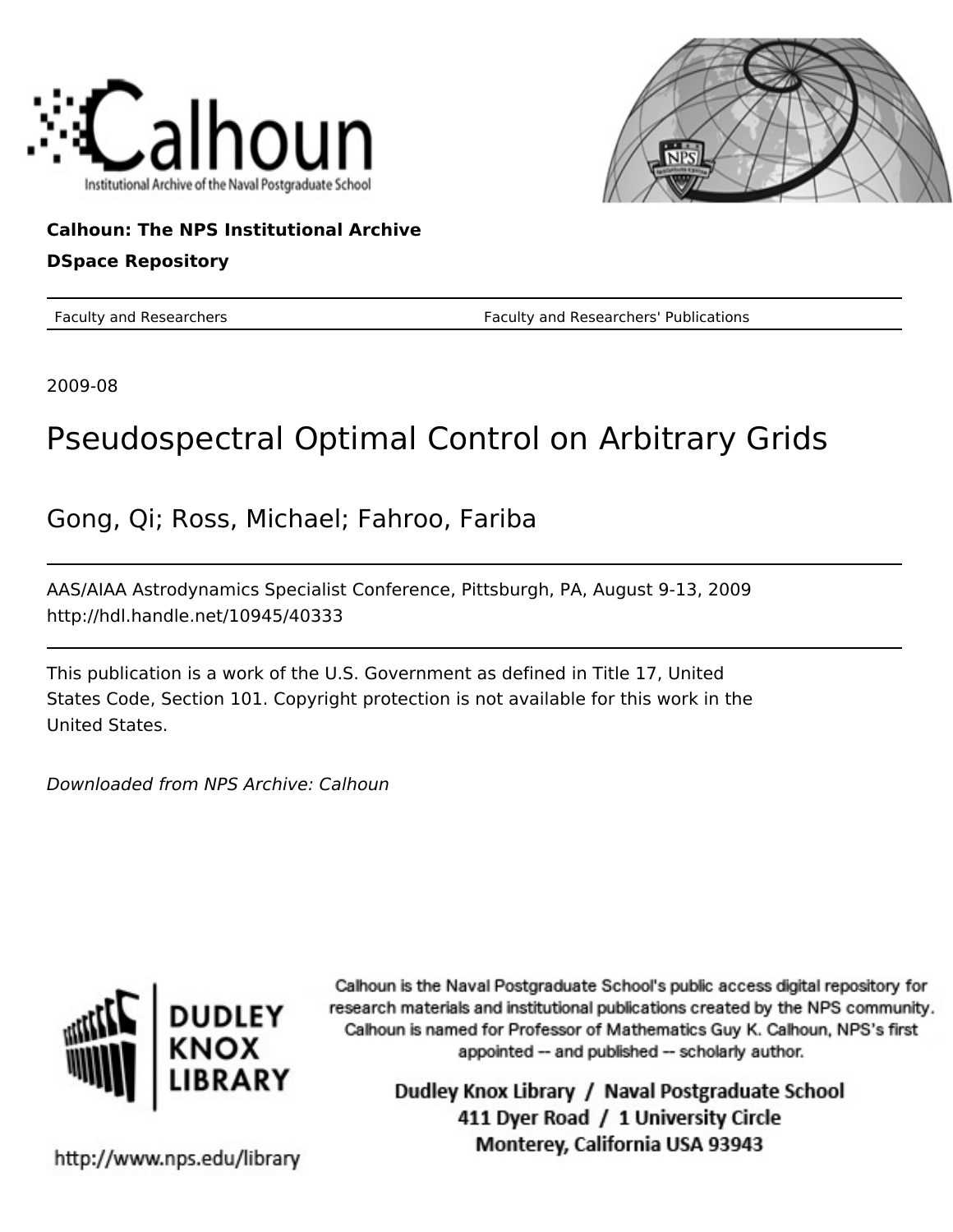## **PSEUDOSPECTRAL OPTIMAL CONTROL ON ARBITRARY GRIDS**

**Qi Gong,**<sup>∗</sup> **I. Michael Ross**† **and Fariba Fahroo** ‡

In advancing our prior work on a unified theory for pseudospectral (PS) optimal control, we present new results for PS methods over arbitrary grids. These results provide a way to compare performances among different PS methods and suggest guidelines to choose the proper grids and discretization approaches for solving optimal control problems. The new unified ideas reveal hidden properties of different types of PS methods and pave the way to construct more efficient algorithms for solving different types of optimal control problems. Our computational framework is not based on any particular choice of orthogonal polynomials; therefore, the approach unifies Legendre and Chebyshev PS methods under one framework.

## INTRODUCTION

In 2007, a front page article in *SIAM News*<sup>1</sup> announced that pseudospectral (PS) optimal control was successfully used to maneuver the International Space Station. This breakthrough was preceded by a large body of work on Legendre PS methods<sup>2-10</sup> Since then, a number of ground and flight experiments have been conducted on various projects around the world in both academia and industry. Such successes have lead practitioners to demand more performance and higher versatility of PS methods. Motivated by such requirements and a fundamental quest to unify various PS methods, new ideas were put forth by Fahroo and Ross in Refs. [11–13]. In this paper, we further these ideas to reveal a number of fundamental properties of PS methods that were previously hidden due to the special nature of previous methods.

Pseudospectral methods are a family of computational methods that can be characterized according to the underlying orthogonal polynomials, e.g., Legendre polynomials, Chebyshev polynomials, etc.; and types of quadrature nodes, e.g., Gauss-Lobatto, Gauss-Radau or pure Gauss.<sup>11</sup> To date, only the Legendre PS method has been mathematically proved to guarantee the feasibility, consistency and convergence of the approximations.<sup>6, 14–16</sup> Efforts to improve the Legendre PS methods by using either other polynomials or point distributions have not yet resulted in any rigorous framework for convergence of these approximations. $11, 17$ 

The purpose of this paper is to build a foundation for PS methods on arbitrary grids. There are several important reasons to consider PS methods on arbitrary grids. First, it provides a unified framework for the analysis of different PS methods. Most PS methods use quadrature type of nodes determined by the roots or the extrema of orthogonal polynomials. Such quadrature nodes share a common property of dense distribution around the end points, which is a signature property of PS methods; however, the exact distribution of the nodes depends on the related orthogonal polynomials. Since different orthogonal polynomials have different properties with respect to interpolation, integration, and discretization of the optimal control problem, the approximations of

<sup>∗</sup>Assistant professor, Dept. of Applied Mathematics and Statistics, Univ. of California, Santa Cruz, CA, 95064, qigong@soe.ucsc.edu

<sup>&</sup>lt;sup>†</sup> Professor, Dept. of Mech. and Astro. Engr., Naval Postgraduate School, Monterey, CA, 93943, imross@nps.edu

<sup>‡</sup> Professor, Dept. of Applied Mathematics, Naval Postgraduate School, Monterey, CA, 93943, ffahroo@nps.edu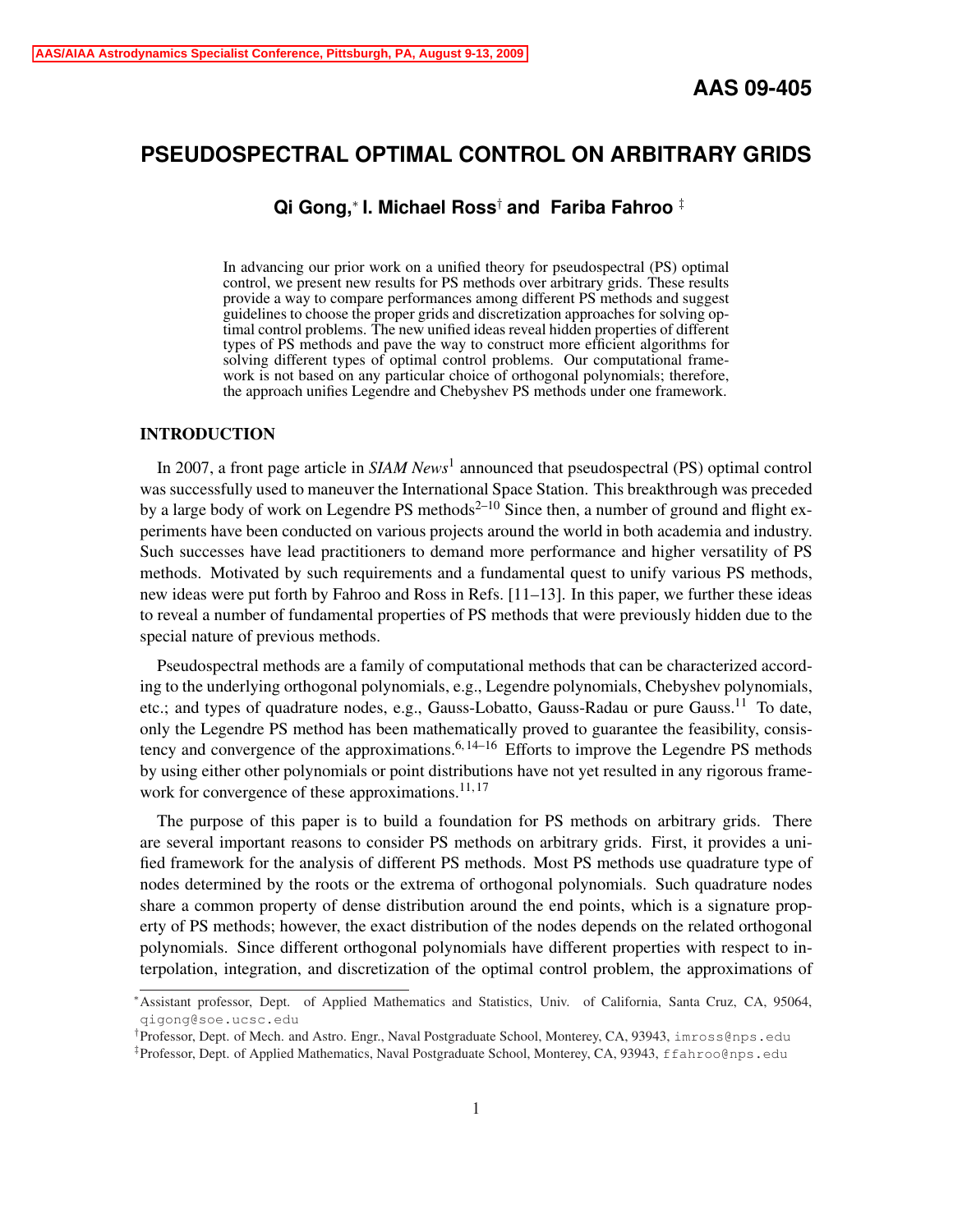the states, control and costates based on these various methods could have different outcomes. A specific challenge that is addressed in this paper is that for polynomials orthogonal with respect to a non-constant function such as Chebyshev polynomials, the development of a covector mapping theorem is nontrivial.

In this paper we present new results for PS methods over arbitrary grids. These results provide a way to compare performances among different PS methods and suggest guidelines for choosing the proper grids and discretization approaches for solving optimal control problems. For instance, by using weighted interpolants, Fahroo and  $Ross<sup>11</sup>$  developed a unified framework for Legendre PS methods for all Gaussian grid points: Gauss-Lobatto, Gauss-Radau and Gauss. This unified point of view provided a clear explanation why the choice of quadrature nodes should depend on the boundary conditions of the optimal control problems. This paper generalizes such results on arbitrary grids and reveals hidden properties of different types of PS methods and paves the way to construct more efficient algorithms for solving different types of optimal control problems. Our analysis is not based on any particular choice of orthogonal polynomials; therefore, the approach unifies Legendre and Chebyshev PS methods under one umbrella. A new set of primal-only closure condition is developed for the purpose of costate computation. This approach is applicable to different PS methods including both Legendre and Chebyshev PS methods. Analysis on feasibility and consistency of the PS methods on arbitrary grids is also provided. Various examples are presented in the paper to demonstrate the performance of the proposed algorithms.

## FOUNDATIONS OF PSEUDOSPECTRAL OPTIMAL CONTROL

In this section, we lay down the fundamental ideas of pseudospectral optimal control. To this end, consider the following nonlinear constrained optimal control problem.

$$
(B) \left\{ \begin{array}{ll} \text{Minimize} & J[x(\cdot), u(\cdot)] = & E(x(-1), x(1)) + \int_{-1}^{1} F(x(t), u(t)) \, dt \\ \text{Subject to} & \dot{x}(t) = & f(x(t), u(t)) \\ & e(x(-1), x(1)) = & 0 \\ & h(x(t), u(t)) \leq & 0 \end{array} \right.
$$

That is, we have to find the state-control function pair,  $t \mapsto (x, u) \in \mathbb{R}^{N_x} \times \mathbb{R}^{N_u}$ , that solves Problem B. It is assumed that  $F: \mathbb{R}^{N_x} \times \mathbb{R}^{N_u} \to \mathbb{R}, E: \mathbb{R}^{N_x} \times \mathbb{R}^{N_x} \to \mathbb{R}, f: \mathbb{R}^{N_x} \times \mathbb{R}^{N_u} \to \mathbb{R}^{N_x}$ ,  $e: \mathbb{R}^{N_x} \times \mathbb{R}^{N_x} \to \mathbb{R}^{N_e}$ , and  $h: \mathbb{R}^{N_x} \times \mathbb{R}^{N_u} \to \mathbb{R}^{N_h}$ , are continuous with respect to their arguments and their gradients are Lipschitz continuous over the domain. Note that, the continuity of the vector fields does not exclude the discontinuous optimal control. It is well known that a smooth optimal control problem may yield discontinuous solutions like bang-bang control. In order to apply the first order necessary conditions, appropriate constraint qualifications are implicitly assumed so that the first order necessary conditions hold. It should be noted that using a simple time domain transformation, the results would hold for problems on  $t \in [a, b]$  and time free problems can be easily handled as well.

The first fundamental step behind a PS method is to design Problem  $B<sup>N</sup>$  which is expected to be an approximation to Problem B in such a manner that as  $N \to \infty$ , the solution to Problem  $B^N$ converges to the solution of Problem  $B$ . We note once again that an improper selection of grid points can lead to divergence; hence, the design of Problem  $B<sup>N</sup>$  is a crucial first step to formulating a proper PS method.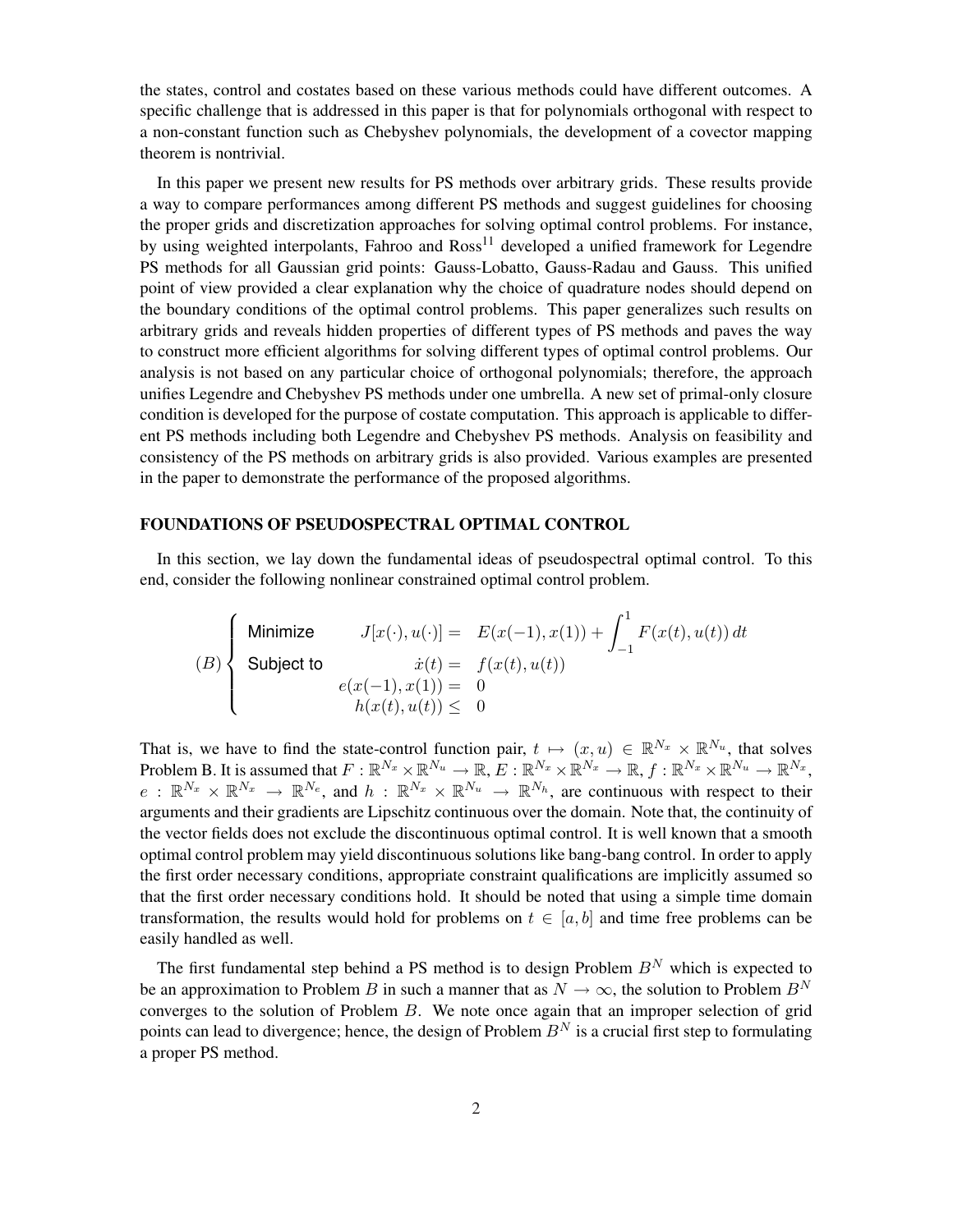## Differentiation and Integration over Arbitrary Grids

Because, Problem B has two end points fixed at  $-1$  and 1, we choose the initial and the final grid points to be  $t_0 = -1$  and  $t_N = 1$ . Between two end points, the grids are arbitrary and denoted as  $-1 < t_1 < t_2 < \cdots < t_{N-1} < 1$ . Let  $y(t)$  be an arbitrary scalar function. In any PS method, the basic idea is to approximate  $y(t)$  by an interpolating basis functions. We choose polynomial basis functions because of Weierstrass' approximation theorem which states (roughly) that any continuous function can be approximated by a polynomial of sufficiently high order. For any given grid, we define,

$$
y^{N}(t) = \sum_{j=0}^{N} \phi_{j}(t)y_{j}, \ -1 \leq t \leq 1
$$
 (1)

where  $\phi_i(t)$  is the Nth– order Lagrange interpolating polynomial that satisfies the relationship  $\phi_i(t_k) = \delta_{ik}$ . This implies that

$$
y_j = y^N(t_j), \ \ j = 0, \dots N. \tag{2}
$$

Note that this *does not imply* that  $y(t) \approx y^{N}(t)$ ; in fact,  $y(t)$  can be very far from  $y^{N}(t)$  even when  $y(t)$  is known! This famous statement, due to Runge, known as the Runge phenomenon is illustrated in Fig. 1.



Figure 1 **Runge's famous counter example disproving presumed convergence of interpolating polynomials over a uniform grid.**

An expression for the Lagrange polynomial can be written  $as^{20}$ 

$$
\phi_j(t) = \frac{g_N(t)}{g'_N(t_j)(t - t_j)}, \ g_N(t) = \prod_{j=0}^N (t - t_j).
$$
\n(3)

One important tenant of PS approximation of functions is that differentiation of the approximated functions can be performed by differentiation of the interpolating polynomial,

$$
\frac{dy^N(t)}{dt} = \sum_{j=0}^N y_j \phi_j'(t)
$$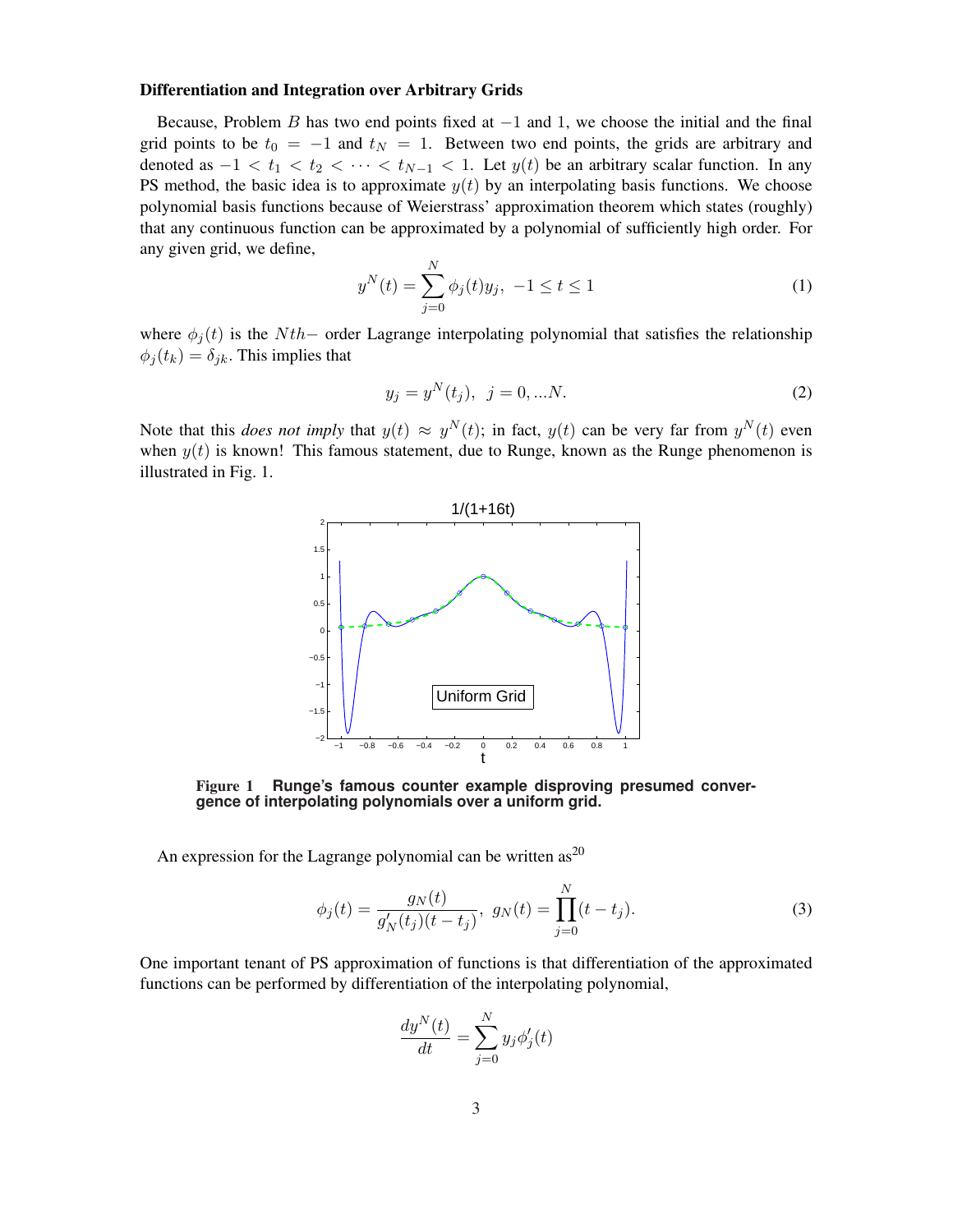For computation, only the values of the derivative at the nodes  $t_i$  are required, hence we have,

$$
\left. \frac{dy^N(t)}{dt} \right|_{t_i} = \sum_{j=0}^N D_{ij} y_j \tag{4}
$$

where  $D_{ij}$  is the differentiation matrix defined by,

$$
D_{ij} := \frac{d\phi_j(t)}{dt}\bigg|_{t=t_i}
$$
 (5)

From Eq. (3), the differentiation matrix,  $D_{ij} = \phi'_j(t_i)$ , can be written in the following explicit form,

$$
D_{ij} = \begin{cases} \frac{g'_N(t_i)}{g'_N(t_j)} \frac{1}{(t_i - t_j)}, & i \neq j \\ \frac{g''_N(t_i)}{2g'_N(t_i)}, & i = j \end{cases}
$$
 (6)

The above equations are the general representations of the derivative of the Lagrange polynomials evaluated at arbitrary interpolation nodes. From Runge's counter example, it is clear that an improper selection of the grid points can lead to disastrous consequences. In fact, a uniform distribution of grid points is the worst possible choice for polynomial interpolation and hence differentiation.

Similar to differentiation, integration can also be approximated using Lagrange interpolating polynomial. Let,

$$
I(y^N) := \int_{-1}^{+1} y^N(t) \, dt
$$

Substituting (1) above, we get,

$$
I(y^N) := \sum_{j=0}^N y_j w_j \tag{7}
$$

where  $w_i$  are the weights given by

$$
w_j = \int_{-1}^{1} \phi_k(t) dt \qquad j = 0, 1, \cdots, N
$$
 (8)

Remark 1 *Once the choice of grids is fixed, the differentiation matrix and integration weights are completely determined.*

**Remark 2** *With*  $N + 1$  *nodes, this integration scheme is exact for any polynomial of order* N. *Indeed, let*  $p^N(t)$  *be any polynomial of order* N *or less,* 

$$
\int_{-1}^{1} p^{N}(t)dt = \int_{-1}^{1} \sum_{k=0}^{N} p^{N}(t_{k})\phi_{k}(t)dt
$$

$$
= \sum_{k=0}^{N} p^{N}(t_{k}) \int_{-1}^{1} \phi_{k}(t)dt
$$

$$
= \sum_{k=0}^{N} p^{N}(t_{k})w_{k}
$$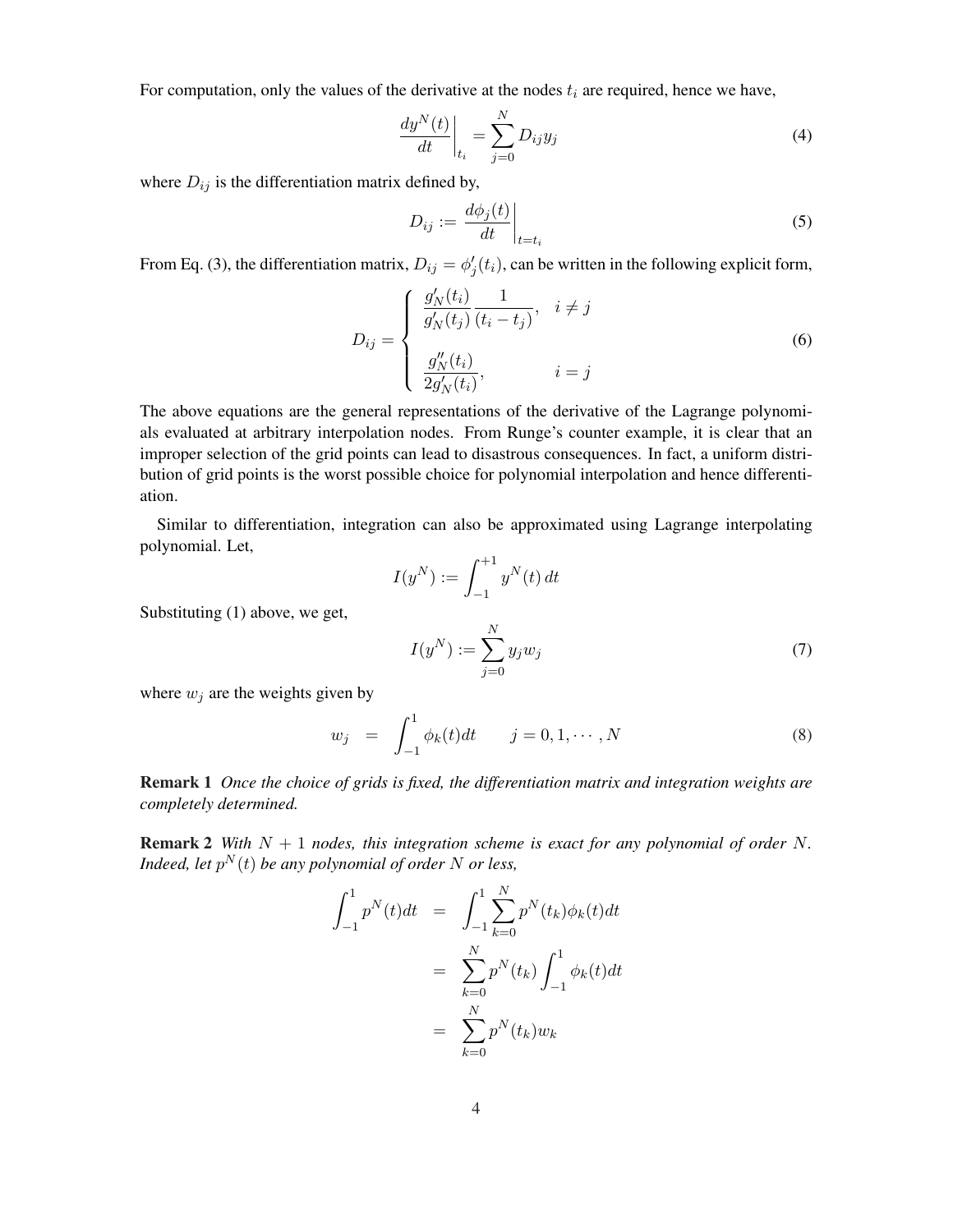Remark 3 *In the case of Legendre-Gauss-Lobatto nodes, the differentiation matrix and the weights are given by*

$$
D_{jk} = \begin{cases} \frac{L_N(t_j)}{L_N(t_k)} \frac{1}{t_j - t_k}, & \text{if } j \neq k; \\ -\frac{N(N+1)}{4}, & \text{if } j = k = 0; \\ \frac{N(N+1)}{4}, & \text{if } j = k = N; \\ 0, & \text{otherwise} \end{cases}
$$
  

$$
w_k = \frac{2}{N(N+1)} \frac{1}{[L_N(t_k)]^2}, \qquad k = 0, 1, \dots, N
$$

*where*  $L_N(t)$  *is the N-th order Legendre polynomial. If Chebyshev-Gauss-Lobatto points are chosen, the differentiation matrix is*

$$
D_{jk} = \begin{cases} (c_j/c_k) \left[ (-1)^{j+k} / (t_j - t_k) \right], & \text{if } j \neq k; \\ t_k/(2 - 2t_k^2), & \text{if } 1 \leq j = k \leq N - 1; \\ -(2N^2 + 1)/6, & \text{if } j = k = 0; \\ (2N^2 + 1)/6, & \text{if } j = k = N \end{cases}
$$

*and the weights are Clenshaw-Curtis weights. For* N *even, the weights are*  $w_0 = w_N = 1/(N^2-1)$ , *and*

$$
w_s = w_{N-s} = \frac{4}{N} \sum_{j=0}^{N/2''} \frac{1}{1 - 4j^2} \cos(\frac{2\pi js}{N}), \ s = 1, 2, \dots, N/2
$$

For *N* odd, the weights are given by  $w_0 = w_N = 1/N^2$ , and

$$
w_s = w_{N-s} = \frac{4}{N} \sum_{j=0}^{(N-1)/2''} \frac{1}{1 - 4j^2} \cos\left(\frac{2\pi js}{N}\right),
$$
  

$$
s = 1, \dots, (N-1)/2
$$

*The double prime in the preceding formulas means that the first and the last elements have to be halved.*

## Construction of Problem  ${\cal B}^N$

From the fundamentals of the preceding subsection, it is clear that once the grid is chosen, differentiation and integration are naturally defined. This leads to an automatic definition of Problem  $B^N$  as follows: Define  $x_i^N(t)$  as

$$
x_i(t) \approx x_i^N(t) = \sum_{k=0}^N \bar{x}_i^k \phi_k(t),
$$

where  $x_i(t)$  is the i-th component of the state  $x(t)$ . Let

$$
\bar{x}^k = \left[ \begin{array}{ccc} \bar{x}_1^k, & \bar{x}_2^k, & \cdots, & \bar{x}_{N_x}^k \end{array} \right]^T
$$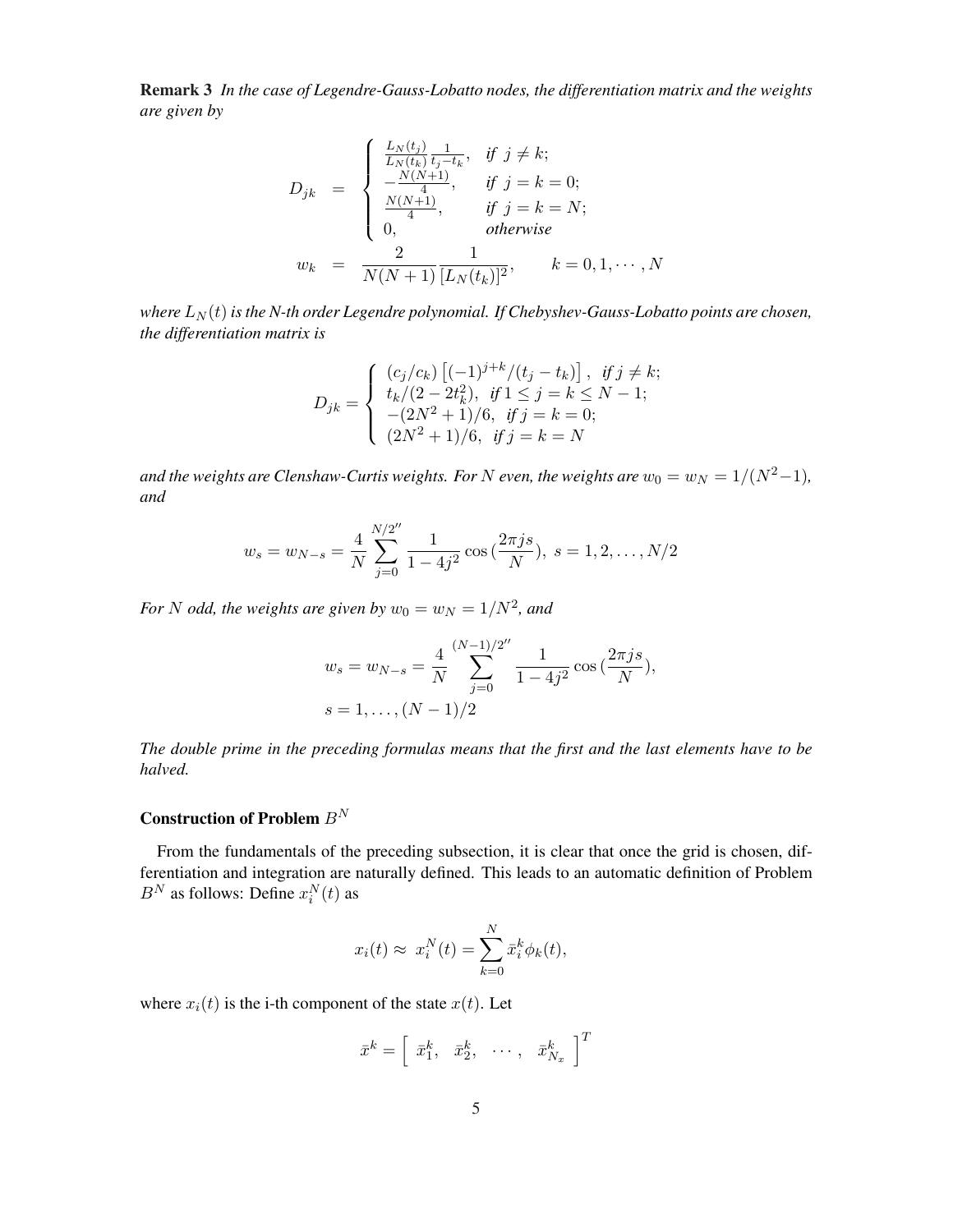$$
\bar{x}_i = \left[ \begin{array}{ccc} \bar{x}_i^0 & \bar{x}_i^1 & \cdots & \bar{x}_i^N \end{array} \right]
$$

In this notation, the discrete variables are denoted by letters with an upper bar, such as  $\bar{x}_i^k$  and  $\bar{u}_i^k$ . If  $k$  in the superscript and/or  $i$  in the subscript are missing, it represents the corresponding vector or matrix in which the indices run from minimum to maximum. For example, let

$$
\bar{x} \hspace{2mm} = \hspace{2mm} \left[ \begin{array}{cccc} \bar{x}_1^0 & \bar{x}_1^1 & \cdots & \bar{x}_1^N \\ \bar{x}_2^0 & \bar{x}_2^1 & \cdots & \bar{x}_2^N \\ \vdots & \vdots & \vdots & \vdots \\ \bar{x}_{N_x}^0 & \bar{x}_{N_x}^1 & \cdots & \bar{x}_{N_x}^N \end{array} \right]
$$

 $\bar{x}_i$  is the *i*th row of  $\bar{x}$ , which represents the purported discrete approximation of the *i*th component,  $x_i(t)$ , at all nodes; and  $\bar{x}^i$  is the *i*th column of  $\bar{x}$ , which represents the approximation of the state,  $x(t)$ , at ith node. Thus the derivative of  $x_i^N(t)$  at the node  $t_k$  can be computed by the following matrix multiplication

$$
\left[\begin{array}{cccc} \dot{x}_i^N(t_0), & \dot{x}_i^N(t_1), & \cdots & \dot{x}_i^N(t_N) \end{array}\right] = \bar{x}_i \cdot D^T
$$

where the  $(N + 1) \times (N + 1)$  differentiation matrix D is defined in previous section. This implies that the differential equation can be enforced over all grids points by collocation, i.e.,

$$
\sum_{j=0}^{N} D_{kj} \bar{x}^j = f(\bar{x}^k, \bar{u}^k), \qquad k = 0, 1, \cdots, N
$$

Similarly the cost functional is discretized as

$$
J[x(\cdot), u(\cdot)] \approx \bar{J}^N(\bar{x}^N, \bar{u}^N) = \sum_{k=0}^N F(\bar{x}^k, \bar{u}^k) w_k + E(\bar{x}^0, \bar{x}^N)
$$

This generates the following construction for Problem  $B^N$ :

**Problem B<sup>N</sup>:** Let X and U be two compact sets representing the search region. Find  $\bar{x} \in X$  and  $\bar{u} \in \mathbb{U}$  that minimize

$$
\bar{J}^N(\bar{x}, \bar{u}) = \sum_{k=0}^N F(\bar{x}^k, \bar{u}^k) w_k + E(\bar{x}^0, \bar{x}^N)
$$

subject to the discrete dynamics

$$
-\sum_{j=0}^{N} D_{kj}\bar{x}^j + f(\bar{x}^k, \bar{u}^k) = 0
$$

end point constraints  $e(\bar{x}^0, \bar{x}^N) = 0$  and path constraints  $h(\bar{x}^k, \bar{u}^k) \leq 0$  for all  $k = 0, 1, ..., N$ .

and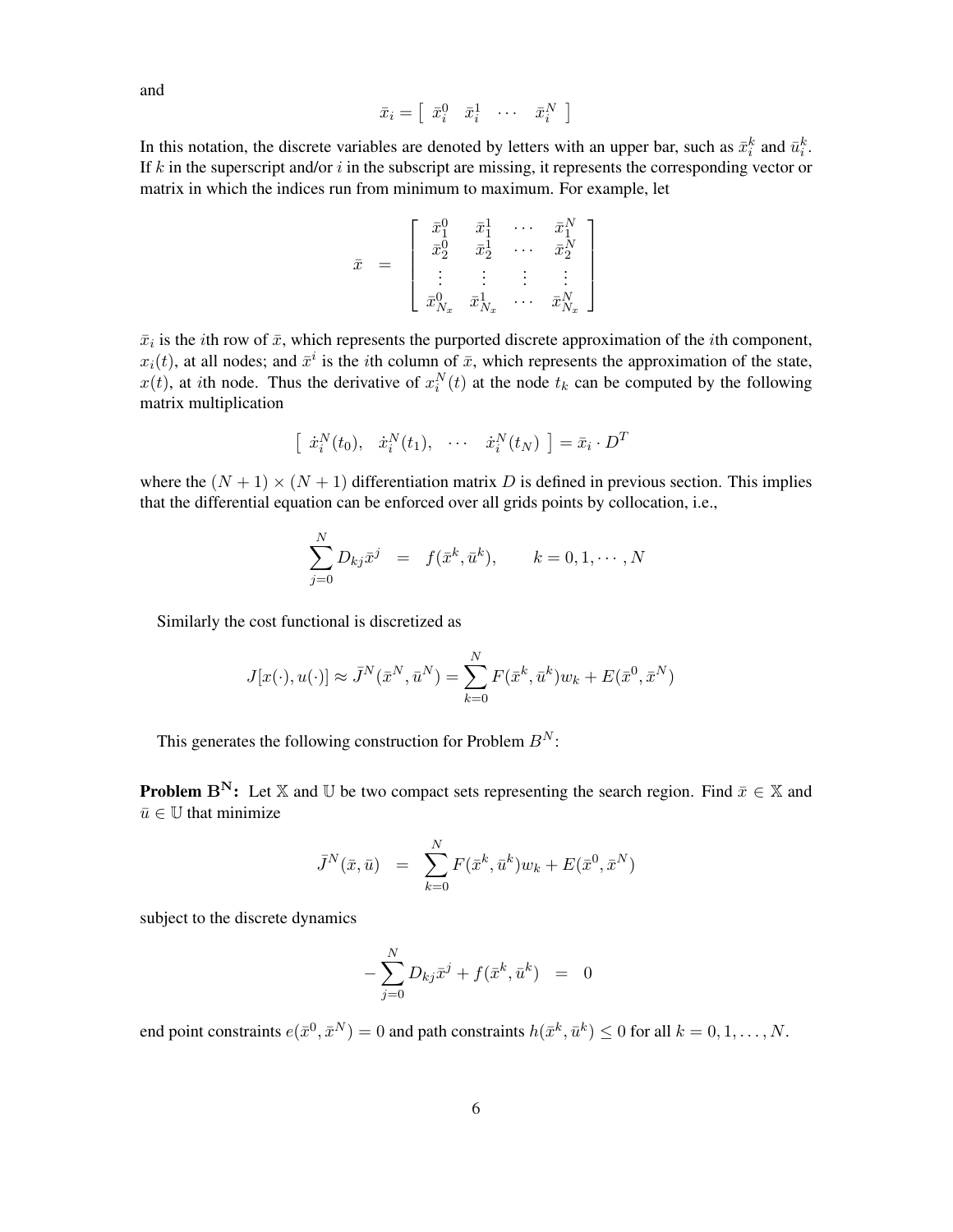#### EXISTENCE AND CONSISTENCY

In this section, we will establish theoretical foundation on the feasibility and the consistency of PS methods. The analysis shows that the presented PS discretization always results in a feasible nonlinear optimization problem. Furthermore, we identify some conditions under which the limit point of the discretized optimal solution is guaranteed to be the optimal solution of the continuous Problem B. These conditions provide some guideline for the choice of the grids. The proofs of these results follow our prior works on Legendre PS method $6,14$  and hence omitted.

## Feasibility of Problem  $B^N$

When the constraints are discretized into exact equations as in Problem  $B<sup>N</sup>$ , it is not surprising that the constraint set may contain no solution. This is true even in the case of Euler discretization. The following is a counter example from Ref. [6].

Example 1 Consider the linear system

$$
\begin{array}{rcl}\n\dot{x}_1 & = & x_1 + u \\
\dot{x}_2 & = & x_2 + u\n\end{array} \n\tag{9}
$$

Its PS discretization is

$$
D\begin{pmatrix} \bar{x}_1^0 \\ \vdots \\ \bar{x}_1^N \end{pmatrix} = \begin{pmatrix} \bar{x}_1^0 \\ \vdots \\ \bar{x}_1^N \end{pmatrix} + \begin{pmatrix} \bar{u}^0 \\ \vdots \\ \bar{u}^N \end{pmatrix}
$$

$$
D\begin{pmatrix} \bar{x}_2^0 \\ \vdots \\ \bar{x}_2^N \end{pmatrix} = \begin{pmatrix} \bar{x}_2^0 \\ \vdots \\ \bar{x}_2^N \end{pmatrix} + \begin{pmatrix} \bar{u}^0 \\ \vdots \\ \bar{u}^N \end{pmatrix}
$$

Therefore

$$
(D-I)\left(\begin{array}{c}\bar{x}_1^0\\ \vdots\\ \bar{x}_1^N\end{array}\right) \quad = \quad (D-I)\left(\begin{array}{c}\bar{x}_2^0\\ \vdots\\ \bar{x}_2^N\end{array}\right)
$$

It is easy to show that for any grids, D is always nilpotent. Therefore,  $(D - I)$  is nonsingular. Hence,  $(\bar{x}_1^0, \ldots, \bar{x}_1^N) = (\bar{x}_2^0, \ldots, \bar{x}_2^N)$ . It implies that, if the initial condition is such that  $\bar{x}_1^0 \neq \bar{x}_2^0$ , the discretized dynamics with arbitrary initial conditions has no solution, although a continuous solution satisfying (9) always exists for any given initial condition.

Similar to Euler methods, the remedy lies in proper relaxation principles.<sup>18, 19</sup> This implies that the constraints in Problem  $B<sup>N</sup>$  are relaxed to

$$
\left\| -\sum_{j=0}^{N} D_{kj} \bar{x}^j + f(\bar{x}^k, \bar{u}^k) \right\|_{\infty} \leq \delta^N
$$

$$
\left\| e(\bar{x}^0, \bar{x}^N) \right\|_{\infty} \leq \delta^N
$$

$$
h(\bar{x}^k, \bar{u}^k) \leq \delta^N \cdot \mathbf{1}
$$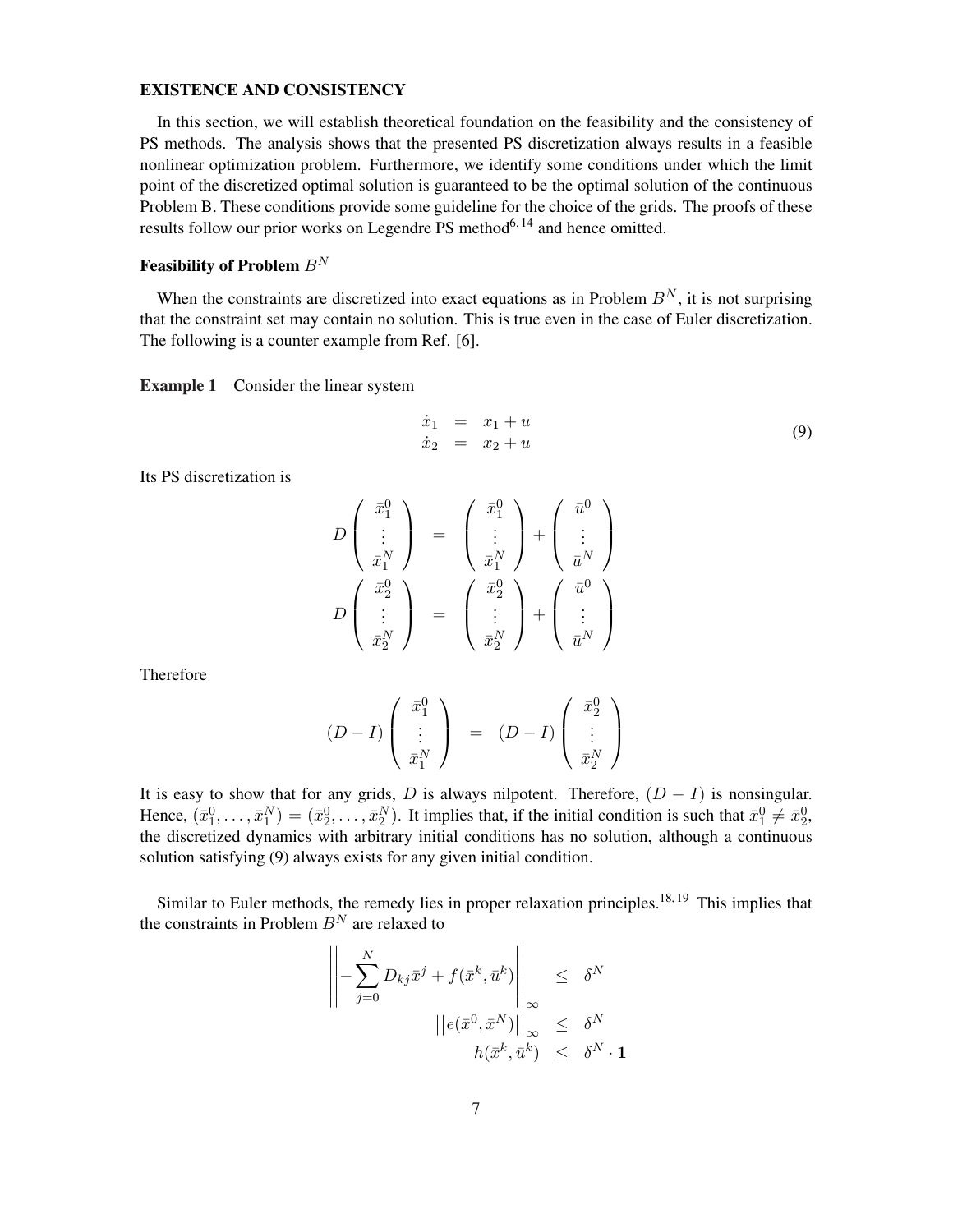where  $\mathbf{1} = [1, \dots, 1]^T$  and  $\delta^N$  is a small positive number that depends upon N. This mathematics has a very practical counterpart: when Problem  $B<sup>N</sup>$  is solved computationally, it is impossible for the constraints to be satisfied exactly. Because the constraints are always relaxed by some feasibility tolerance,  $\delta^N$  is, in fact the feasibility tolerance. When the continuous solution is sufficiently smooth, it can be proved that the relaxed constraints are always feasible. To understand this statement, we need the following definition:

Definition 1 *A function,*  $\xi$  : [−1, 1] → R *belongs to Sobolev spaces,*<sup>20</sup> W<sup>m,p</sup>, *if its* j-th weak derivative,  $\xi^{(j)}$ , lies in  $L^p[-1,1]$  for all  $0 \le j \le m$ .

**Theorem 1** *Given any feasible solution,*  $t \mapsto (x, u)$ *, for Problem B, suppose*  $x(\cdot) \in W^{m, \infty}$  *with*  $m \geq 2$ . Then, there exists a positive integer  $N_1$  such that, for all  $N > N_1$ , Problem  $B<sup>N</sup>$  has a *feasible solution with the feasibility tolerance be*  $\delta^{N} = (N-1)^{3/2-m}$ . Furthermore, the feasible  $solution$  satisfies  $\bar{u}^k = u(t_k)$  and

$$
\|\bar{x}^k - x(t_k)\|_{\infty} \le L(N-1)^{1-m},
$$

*for all*  $k = 0, \ldots, N$ , where  $t_k$  *are arbitrarily chosen grids with*  $t_0 = -1$ ,  $t_N = 1$  *and* L *is a positive constant independent of* N*.*

Theorem 1 guarantees that the discretized optimization problem is well posed, as long as the continuous optimal control problem admits a sufficiently smooth solution.

**Remark 4** *The assumption,*  $m \geq 2$ *, guarantees that* 

$$
\lim_{N \to \infty} \delta^N = \lim_{N \to \infty} (N - 1)^{3/2 - m} = 0.
$$

*This condition is needed to establish the convergence results. Also, because of this property, for any fixed constant* δ*, the discretized Problem* B<sup>N</sup> *is always feasible with sufficiently large number of nodes.*

**Remark 5** If  $x(\cdot) \in C^1$  and  $\dot{x}(\cdot)$  has a bounded derivative everywhere except for finitely many *points, then it is clear that*  $x(t) \in W^{2,\infty}$ . From Sobolev's Imbedding Theorems,<sup>20</sup> any function  $x(\cdot) \in W^{m,\infty}$ ,  $m > 2$  *must have continuous*  $(m-1)$ -th order classical derivatives (on  $[-1,1]$ ). *Therefore, the condition,*  $x(\cdot) \in W^{m,\infty}$ ,  $m \geq 2$ , requires that the state trajectory,  $x(\cdot)$ , be at least *continuously differentiable, which in turn requires the control,* u(·)*, be continuous. It is possible to relax the smoothness assumption by one order to include the discontinuous control.<sup>15</sup>*

## **Consistency**

Let  $(\bar{x}^*, \bar{u}^*)_N$ , be an optimal solution to Problem  $B^N$ ;  $x^N(t) \in \mathbb{R}^{N_x}$  be the N-th order interpolating polynomial of  $\bar{x}^*$  and  $u^N(t) \in \mathbb{R}^{N_u}$  be any interpolant of  $\bar{u}^*$ , i.e.

$$
x^{N}(t) = \sum_{k=0}^{N} \bar{x}^{k*} \phi_k(t), \qquad u^{N}(t) = \sum_{k=0}^{N} \bar{u}^{k*} \psi_k(t)
$$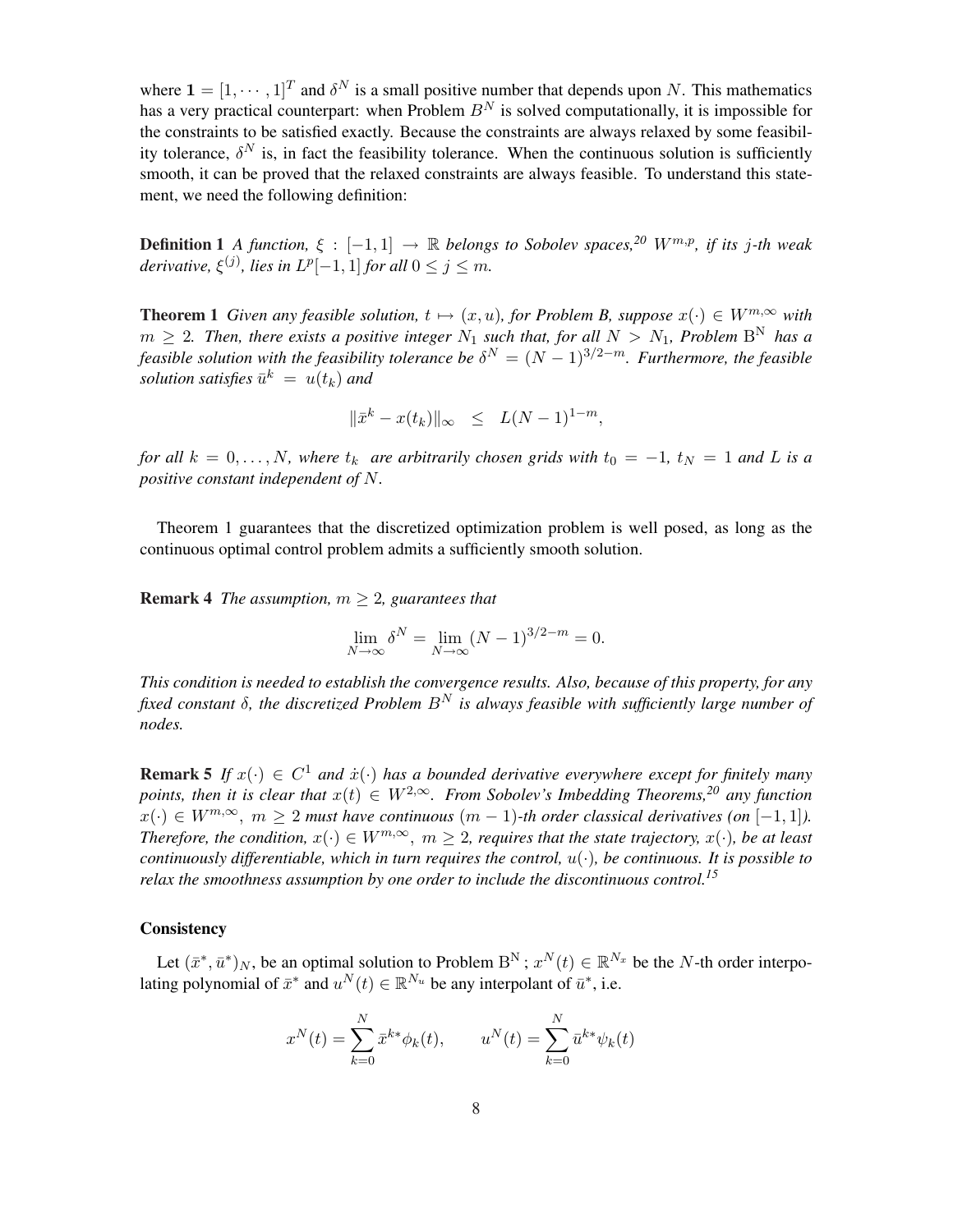where  $\phi_k(t)$  is the Lagrange interpolating polynomial defined by (3) and  $\psi_k(t)$  is any continuous function such that  $\psi_k(t_j) = 1$ , if  $k = j$  and  $\psi_k(t_j) = 0$ , if  $k \neq j$ . Note that  $u^N(t)$  is not necessarily a polynomial, but an interpolating function.

Now consider a sequence of Problems  $B^N$  with N increasing from  $N_1$  to infinity. The nodes distribution as  $N$  turns to infinity is assumed to be dense. Correspondingly, we get a sequence of discrete optimal solutions  $\{\bar{x}^*, \bar{u}^*\}_{N=N_1}^{\infty}$  and their interpolating function sequence  $\{x^N(t), u^N(t)\}_{N=N_1}^{\infty}$ . The following result shows that, under some assumptions, the limit points of this function sequence will be the optimal solution to the original continuous optimal control problem.

Assumption 1 Let the feasibility tolerance  $\delta = (N-1)^{3/2-m}$  as in Theorem 1;  $\{\bar{x}^*, \bar{u}^*\}_{N=N_1}^{\infty}$ *be a sequence of optimal solutions to Problem*  $B^N$  *and*  $\{x^N(t), u^N(t)\}_{N=N_1}^\infty$  *be their interpolating* function sequence. Suppose  $\{\bar{x}^{0*}, \dot{x}^N(\cdot), u^N(\cdot)\}_{N=N_1}^\infty$  has a subsequence that uniformly converges *to*  $(x_0^{\infty}, q(\cdot), u^{\infty}(\cdot))$ *, where*  $q(t)$  *and*  $u^{\infty}(t)$  *are continuous on*  $t \in [-1, 1]$ *.* 

Assumption 2 *For all chosen grids sequence, the weights defined in (8) are positive; and for any Riemann integrable function* ξ(t)*,*

$$
\int_{-1}^{1} \xi(t)dt = \lim_{N \to \infty} \sum_{k=0}^{N} \xi(t_k)w_k
$$

**Theorem 2** *Under Assumptions* 1 *and* 2, the limit function  $u^{\infty}(t)$  is an optimal control to the origi**nal continuous Problem B, and**  $x^{\infty}(t) = \int_{-1}^{t} q(\tau) d\tau + x_0^{\infty}$  is the corresponding optimal trajectory.

This result demonstrates that Problem  $B<sup>N</sup>$  is indeed a consistent approximation<sup>21</sup> to the continuous optimal control Problem B. *Under Assumption 2, if the optimal solution of the discrete-time Problem* B<sup>N</sup> *converges as* N *increases, then the limit point must be an optimal solution of the continuous-time Problem B*. Under some extra conditions, it is also possible to guarantee the existence of a convergent subsequence.<sup>16</sup>

Remark 6 *Assumption 2 is critical to guarantee the consistency. This assumption imposes requirements on the choice of the grids, since the weights are completely determined by the nodes. It is well- known that the uniform distribution of grids indeed does not satisfy this assumption; therefore should not be used for the proposed scheme. On the contrary, quadrature types of nodes like Legendre-Gauss-Lobatto or Chebyshev-Gauss-Lobatto nodes do satisfy this condition. This assumption also indicates that the choice of grids should make the approximation of the integration as accurate as possible. Later we will show that the accuracy of the numerical integration also affects the computation of the costate.*

## DUAL SPACE AND COSTATE COMPUTATION

## Dualization

In this section, we examine the necessary conditions of the presented pseudospectral method and propose a new primal-only closure condition for the costate computation. From Pontryagin's Principle, Problem B generates a boundary value problem that can be summarized as Problem  $B^{\lambda}$ :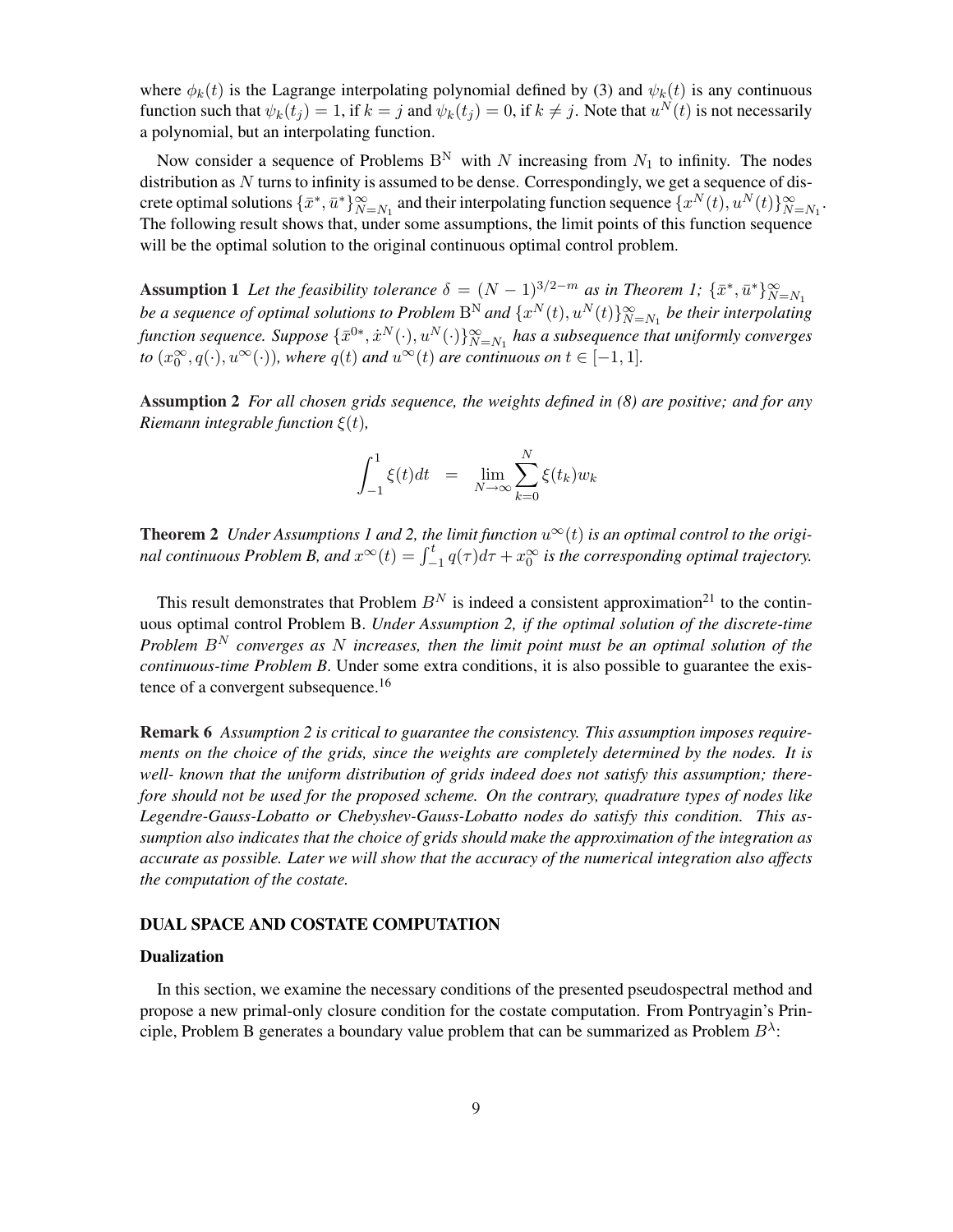**Problem**  $B^{\lambda}$ : If  $(x(t), u(t))$  is the optimal solution to Problem B, then there exist  $(\lambda(t), \mu(t), \nu)$ such that

$$
\dot{x} = f(x, u)
$$
\n
$$
\dot{\lambda} = -F_x(x, u) - f_x^T(x, u)\lambda - h_x^T(x, u)\mu(t)
$$
\n
$$
0 = F_u(x, u) + f_u^T(x, u)\lambda + h_u^T(x, u)\mu(t)
$$
\n
$$
0 = e(x(1), x(-1))
$$
\n
$$
0 \geq h(x, u)
$$
\n
$$
0 = \mu(t)h(x(t), u(t)), \quad \mu(t) \geq 0
$$
\n
$$
\lambda(-1) = -E_{x(-1)}(x(-1), x(1)) - e_{x(-1)}^T(x(-1), x(1))\nu
$$
\n
$$
\lambda(1) = E_{x(1)}(x(-1), x(1)) + e_{x(1)}^T(x(-1), x(1))\nu
$$

The presented PS discretization of this problem generates Problem  $B^{\lambda N}$ :

**Problem**  $B^{\lambda N}$ : Find  $(\bar{x}, \bar{u}, \bar{\lambda}, \bar{\mu}, \bar{\nu})$ , such that

$$
-\sum_{j=0}^{N} D_{kj}\bar{x}^{j} + f(\bar{x}^{k}, \bar{u}^{k}) = 0
$$
  

$$
\sum_{j=0}^{N} D_{kj}\bar{\lambda}^{j} = -f_{x}^{T}(\bar{x}^{k}, \bar{u}^{k})\bar{\lambda}^{k} - F_{x}(\bar{x}^{k}, \bar{u}^{k})w_{k} - h_{x}^{T}(\bar{x}^{k}, \bar{u}^{k})\bar{\mu}^{k}
$$
  

$$
F_{u}(\bar{x}^{k}, \bar{u}^{k})w_{k} + f_{u}^{T}(\bar{x}^{k}, \bar{u}^{k})\bar{\lambda}^{k} + h_{u}^{T}(\bar{x}^{k}, \bar{u}^{k})\bar{\mu}^{k} = 0
$$
  

$$
e(\bar{x}^{0}, \bar{x}^{N}) = 0
$$
  

$$
\bar{\mu}^{k} \cdot h(\bar{x}^{k}, \bar{u}^{k}) = 0, \qquad \bar{\mu}^{k} \geq 0
$$
  

$$
\bar{\lambda}^{0} = -\frac{\partial E}{\partial x^{0}}(\bar{x}^{0}, \bar{x}^{N}) - (\frac{\partial e}{\partial x^{0}}(\bar{x}^{0}, \bar{x}^{N}))^{T}\bar{\nu}
$$
  

$$
\bar{\lambda}^{N} = \frac{\partial E}{\partial x^{N}}(\bar{x}^{0}, \bar{x}^{N}) + (\frac{\partial e}{\partial x^{N}}(\bar{x}^{0}, \bar{x}^{N}))^{T}\bar{\nu}
$$

Consider now the necessary condition of the discretized optimization Problem  $B<sup>N</sup>$ . To this end, we construct the Lagrangian for Problem  $B<sup>N</sup>$  as

$$
L^{N} = \bar{J}^{N} + \sum_{k=0}^{N} (\bar{\lambda}^{k})^{T} \left( -\sum_{j=0}^{N} D_{kj} \bar{x}^{j} + f(\bar{x}^{k}, \bar{u}^{k}) \right) + \bar{\nu}^{T} e(\bar{x}^{0}, \bar{x}^{N}) + \sum_{k=0}^{N} (\bar{\mu}^{k})^{T} h(\bar{x}^{k}, \bar{u}^{k})
$$

where  $\bar{\lambda}^k \in \mathbb{R}^{N_x}$ ,  $\bar{\nu} \in \mathbb{R}^{N_e}$  and  $\bar{\mu}^k \in \mathbb{R}^{N_h}$  are the Karush-Kuhn-Tucker (KKT) multipliers. The KKT conditions are summarized in the following.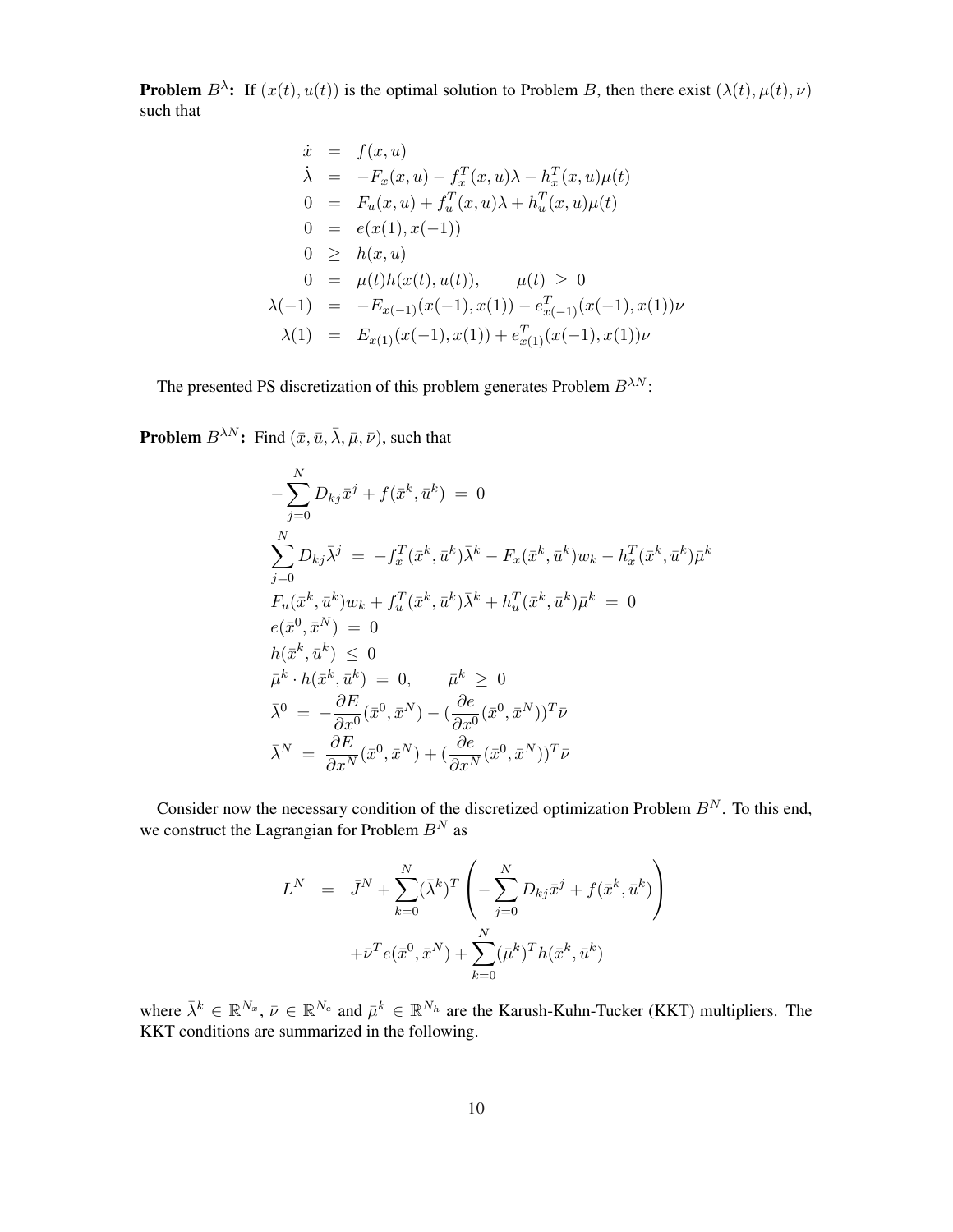**Problem**  $B^{N\lambda}$ : Find  $(\bar{x}, \bar{u}, \bar{\lambda}, \bar{\mu}, \bar{\nu})$ , such that

$$
-\sum_{j=0}^{N} D_{kj}\bar{x}^{j} + f(\bar{x}^{k}, \bar{u}^{k}) = 0
$$
  
\n
$$
e(\bar{x}^{0}, \bar{x}^{N}) = 0
$$
  
\n
$$
h(\bar{x}^{k}, \bar{u}^{k}) \leq 0
$$
  
\n
$$
-\sum_{j=0}^{N} D_{jk}\bar{\lambda}^{j} + f_{x}^{T}(\bar{x}^{k}, \bar{u}^{k})\bar{\lambda}^{k} + F_{x}(\bar{x}^{k}, \bar{u}^{k})w_{k} + h_{x}^{T}(\bar{x}^{k}, \bar{u}^{k})\bar{\mu}^{k} + c_{k} = 0
$$
  
\n
$$
F_{u}(\bar{x}^{k}, \bar{u}^{k})w_{k} + f_{u}^{T}(\bar{x}^{k}, \bar{u}^{k})\bar{\lambda}^{k} + h_{u}^{T}(\bar{x}^{k}, \bar{u}^{k})\bar{\mu}^{k} = 0
$$
  
\n
$$
\bar{\mu}^{k} \cdot h(\bar{x}^{k}, \bar{u}^{k}) = 0, \qquad \bar{\mu}^{k} \geq 0
$$

where  $c_i = 0$  for  $1 \le i \le N - 1$  and

$$
c_0 = \frac{\partial E}{\partial x^0} (\bar{x}^0, \bar{x}^N) + (\frac{\partial e}{\partial x^0} (\bar{x}^0, \bar{x}^N))^T \bar{\nu}
$$
  

$$
c_N = \frac{\partial E}{\partial x^N} (\bar{x}^0, \bar{x}^N) + (\frac{\partial e}{\partial x^N} (\bar{x}^0, \bar{x}^N))^T \bar{\nu}
$$

By a simple inspection of Problem  $B^{\lambda N}$ , it is clear that we need

$$
c_0=0=c_N
$$

These equations are the primal-dual closure conditions explained in detail in Refs.[7, 14]. We now show that this primal-dual closure conditions can be "dualized" to generate primal-only closure conditions.

### Primal-Only Closure Conditions

The primal-dual closure conditions can be transformed to primal-only closure conditions. To generate this transformation, we modify Problem  $B<sup>N</sup>$  as follows. Introduce new primal decision variables  $\hat{x}^0 \in \mathbb{R}^{N_x}$  and  $\hat{x}^N \in \mathbb{R}^{N_x}$  whose meanings will be apparent shortly. Essentially,  $\hat{x}^0$ and  $\hat{x}^N$  represent almost the same quantities as  $\bar{x}^0$  and  $\bar{x}^N$ . In the discretization of the event cost,  $E(x(-1), x(1))$ , and event conditions,  $e(-1, 1) = 0$ , we use  $\hat{x}^0$  and  $\hat{x}^N$  instead of  $\bar{x}^0$  and  $\bar{x}^N$ . Therefore, the discrete cost and the event conditions are

$$
\begin{aligned}\n\bar{J}^N &= \sum_{k=0}^N F(\bar{x}^k, \bar{u}^k) w_k + E(\hat{x}^0, \hat{x}^N) \\
0 &= e(\hat{x}^0, \hat{x}^N)\n\end{aligned}
$$

The discretization of the dynamical equations at any interior nodes  $t_k$ ,  $1 \leq k \leq N-1$ , remains the same. But at two ends  $t_0$  and  $t_N$ , the discrete dynamics is relaxed by  $(\bar{x}^0 - \hat{x}^0)/w_0$  and  $(\hat{x}^N (\bar{x}^N)/w_N$ , i.e.,

$$
-\sum_{j=0}^{N} D_{0j}\bar{x}^{j} + f(\bar{x}^{0}, \bar{u}^{0}) = (\bar{x}^{0} - \hat{x}^{0})/w_{0}
$$

$$
-\sum_{j=0}^{N} D_{Nj}\bar{x}^{j} + f(\bar{x}^{N}, \bar{u}^{N}) = (\hat{x}^{N} - \bar{x}^{N})/w_{N}
$$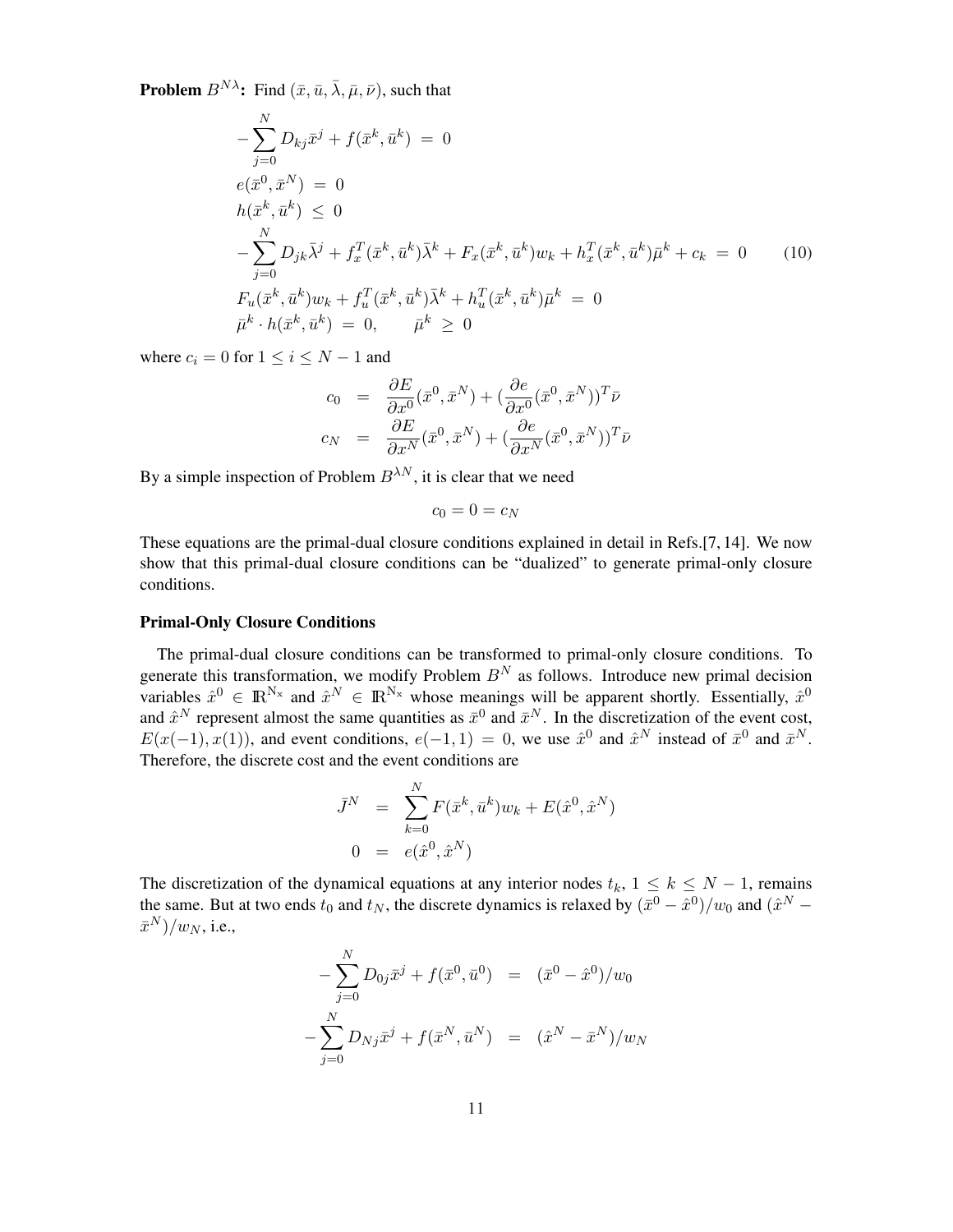Since both  $(\hat{x}^0, \hat{x}^N)$  and  $(\bar{x}^0, \bar{x}^N)$  represent the same quantities  $(x(-1), x(1))$ , we expect the relaxation factors  $(\bar{x}^0 - \hat{x}^0)/w_0$  and  $(\hat{x}^N - \bar{x}^N)/w_N$  to be close to zero. Under such primal-only modifications, the discretized optimal control problem is given by:

**Modified Problem**  $B^N$ : Find  $(\bar{x}, \bar{u}, \hat{x}^0, \hat{x}^N)$  that minimize

$$
J^{N} = \sum_{k=0}^{N} F(\bar{x}^{k}, \bar{u}^{k}) w_{k} + E(\hat{x}^{0}, \hat{x}^{N})
$$

subject to:

$$
-\sum_{j=0}^{N} D_{0j}\bar{x}^{j} + f(\bar{x}^{0}, \bar{u}^{0}) = (\bar{x}^{0} - \hat{x}^{0})/w_{0}
$$

$$
-\sum_{j=0}^{N} D_{kj}\bar{x}^{j} + f(\bar{x}^{k}, \bar{u}^{k}) = 0, \ k = 1, ..., N - 1
$$

$$
-\sum_{j=0}^{N} D_{Nj}\bar{x}^{j} + f(\bar{x}^{k}, \bar{u}^{k}) = (\hat{x}^{N} - \bar{x}^{N})/w_{N}
$$

$$
e(\hat{x}^{0}, \hat{x}^{N}) = 0
$$

$$
h(\bar{x}^{k}, \bar{u}^{k}) \leq 0
$$

In this modified optimization problem, the extra variables  $(\hat{x}^0, \hat{x}^N)$  provide two more KKT conditions

$$
\frac{\partial L}{\partial \hat{x}^0} = \hat{\lambda}^0 + \frac{\partial E}{\partial x^0} (\hat{x}^0, \hat{x}^N) + (\frac{\partial e}{\partial x^0} (\hat{x}^0, \hat{x}^N))^T \hat{\nu} = 0
$$
  

$$
\frac{\partial L}{\partial \hat{x}^N} = -\hat{\lambda}^N + \frac{\partial E}{\partial x^N} (\hat{x}^0, \hat{x}^N) + (\frac{\partial e}{\partial x^N} (\hat{x}^0, \hat{x}^N))^T \hat{\nu} = 0
$$

where

$$
\hat{\lambda}^j = \frac{\bar{\lambda}^j}{w_j}, \qquad \hat{\mu}^j = \frac{\bar{\mu}^j}{w_j}, \qquad \hat{\nu} = \bar{\nu}
$$
\n(11)

These conditions are exactly the discretization of the continuous-time transversality conditions.

Also, due to the relaxation on the first and the last nodes,

$$
\frac{\partial L}{\partial \bar{x}^0} = -\sum_{j=0}^N D_{j0} \bar{\lambda}^j + f_x^T(\bar{x}^0, \bar{u}^0) \bar{\lambda}^0 + F_x(\bar{x}^0, \bar{u}^0) w_0 + h_x^T(\bar{x}^0, \bar{u}^0) \bar{\mu}^0 - \bar{\lambda}^0 / w_0 = 0
$$
  

$$
\frac{\partial L}{\partial \bar{x}^N} = -\sum_{j=0}^N D_{jN} \bar{\lambda}^j + f_x^T(\bar{x}^N, \bar{u}^N) \bar{\lambda}^N + F_x(\bar{x}^N, \bar{u}^N) w_N + h_x^T(\bar{x}^N, \bar{u}^N) \bar{\mu}^N + \bar{\lambda}^N / w_N = 0
$$

The remaining part of KKT conditions remain the same as in Problem  $B^{N\lambda}$ .

*It is important to note that this approach is not a new PS method but an alternative implementation of the same PS method*.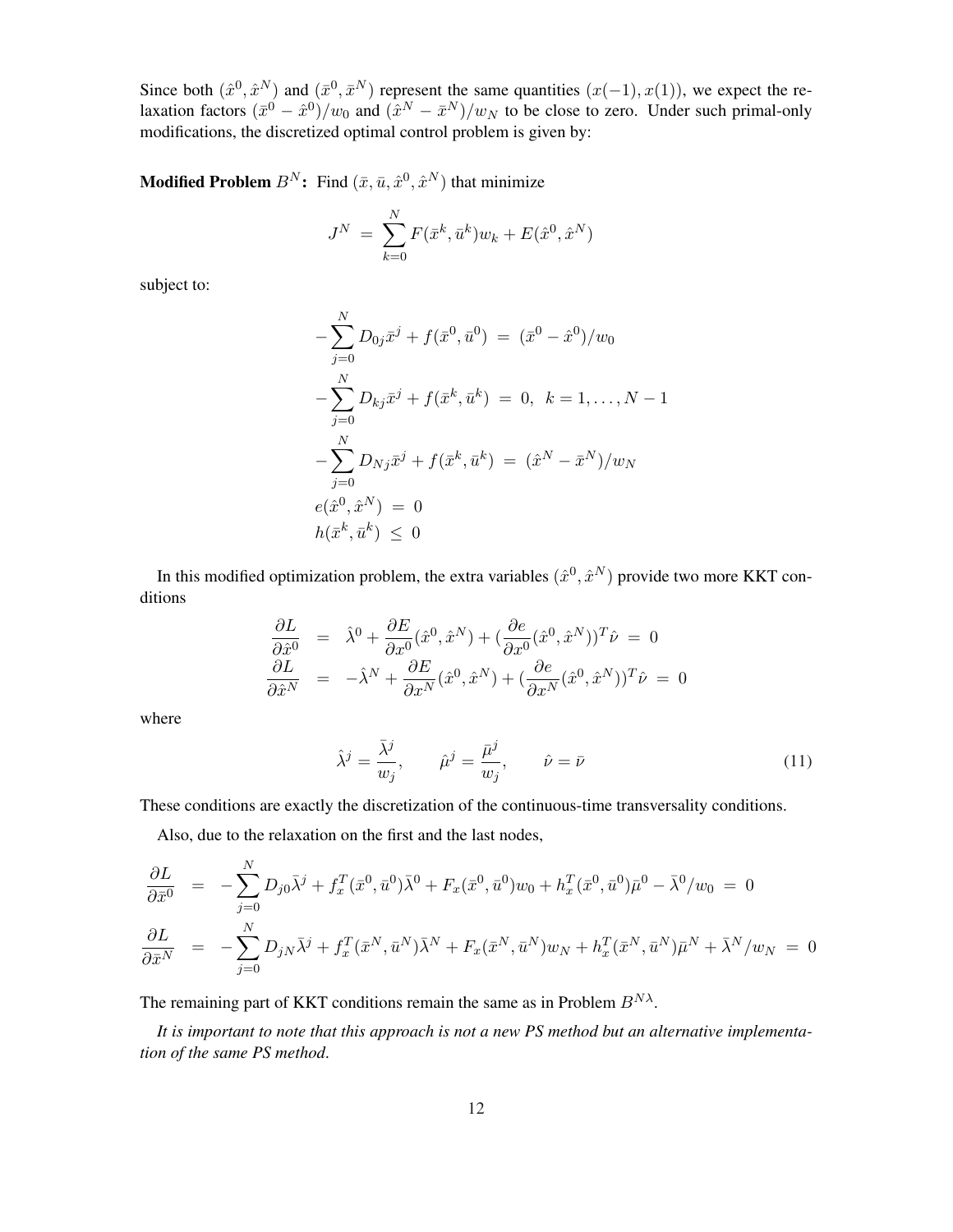Now, introducing a new variable

$$
\hat{D} = -W^{-1}D^{T}W + W^{-1}\Delta
$$
\n(12)

where  $W$  is a diagonal matrix defined as

$$
W = diag(w_0, w_1, \ldots, w_N)
$$

and

$$
\Delta = \left[ \begin{array}{cccc} -1 & 0 & \cdots & 0 \\ 0 & 0 & \cdots & 0 \\ & & \vdots & \\ 0 & 0 & \cdots & 0 \\ 0 & 0 & \cdots & 1 \end{array} \right]
$$

Under notations  $\hat{D}$  and (11), the KKT conditions of the modified Problem  $B<sup>N</sup>$  are summarized in the following.

$$
\begin{cases}\n\sum_{j=0}^{N} \hat{D}_{kj} \hat{\lambda}^{j} + f_x^{T} (\bar{x}^{k}, \bar{u}^{k}) \hat{\lambda}^{k} + F_x (\bar{x}^{k}, \bar{u}^{k}) + h_x^{T} (\bar{x}^{k}, \bar{u}^{k}) \hat{\mu}^{k} = 0 \\
F_u (\bar{x}^{k}, \bar{u}^{k}) + f_u^{T} (\bar{x}^{k}, \bar{u}^{k}) \hat{\lambda}^{k} + h_u^{T} (\bar{x}^{k}, \bar{u}^{k}) \hat{\mu}^{k} = 0 \\
\hat{\mu}^{k} \cdot h (\bar{x}^{k}, \bar{u}^{k}) = 0, \qquad \bar{\mu}^{k} \geq 0 \\
\hat{\lambda}^{0} + \frac{\partial E}{\partial x^{0}} (\bar{x}^{0}, \bar{x}^{N}) + (\frac{\partial e}{\partial x^{0}} (\bar{x}^{0}, \bar{x}^{N}))^{T} \hat{\nu} = 0 \\
-\hat{\lambda}^{N} + \frac{\partial E}{\partial x^{N}} (\bar{x}^{0}, \bar{x}^{N}) + (\frac{\partial e}{\partial x^{N}} (\bar{x}^{0}, \bar{x}^{N}))^{T} \hat{\nu} = 0\n\end{cases}
$$

### Costate Computation

Comparing the KKT condition of the modified Problem  $B<sup>N</sup>$  with the discretization of the continuous necessary conditions Problem  $B^{\lambda N}$ , we can easily identify a key difference: adjoint equation is discretized by  $\hat{D}$  not the original differentiation matrix D. In the case of Legendre-Gauss-Lobatto PS method, the corresponding differentiation matrix satisfies the following condition<sup>7</sup>

$$
w_i D_{ik} = -w_k D_{ki}, \text{ if } k \neq i
$$
  

$$
D_{ii} = 0, \text{ if } i \neq 1, N
$$
 (13)

From (12) and (13), it is easy to see  $\hat{D} = D$ . Therefore, if LGL nodes are chosen, the adjoint equations are discretized by the same differentiation matrix.

When other types of nodes are chosen,  $\hat{D}$  is, in general, not equal to D. In fact, the difference between  $\hat{D}$  and  $D$  can be quite large. This prompts a need to study the property of the matrix  $\hat{D}$ . To this end, we let  $\lambda^{N}(t)$  be a polynomial approximation of the continuous costate  $\lambda(t)$ , i.e.,

$$
\lambda_i(t) \approx \lambda_i^N(t) = \sum_{k=0}^N \bar{\lambda}_i^k \phi_k(t), \qquad i = 1, \cdots, N_x
$$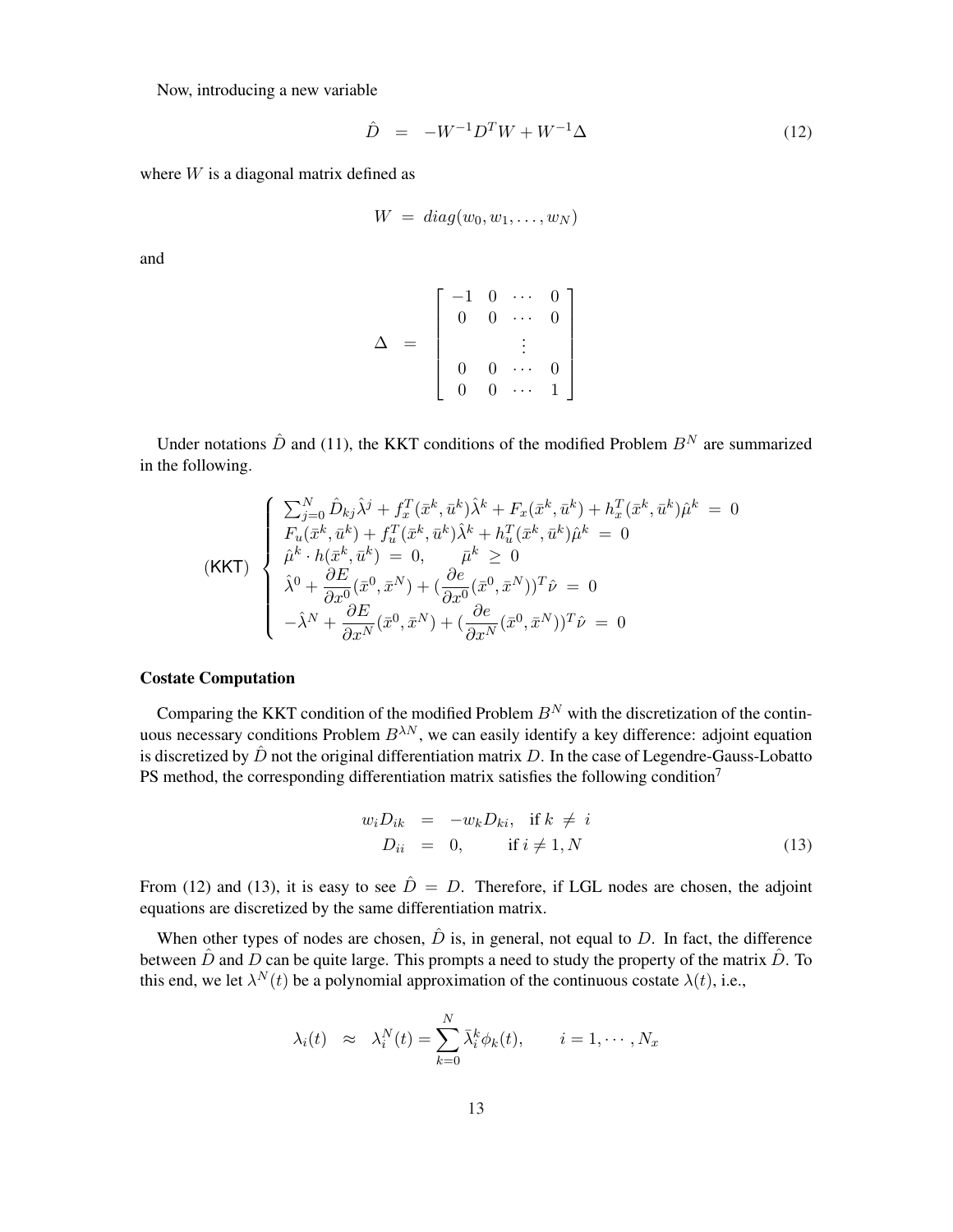We have

$$
\hat{D} \cdot \bar{\lambda}_i^T = W^{-1} \begin{pmatrix} -D^T \cdot W \cdot \bar{\lambda}_i + \Delta \cdot \bar{\lambda}_i \end{pmatrix}
$$
\n
$$
= W^{-1} \begin{pmatrix} \dot{\phi}_0(t_0)w_0 & \dot{\phi}_0(t_1)w_1 & \cdots & \dot{\phi}_0(t_N)w_N \\ \dot{\phi}_1(t_0)w_0 & \dot{\phi}_1(t_1)w_1 & \cdots & \dot{\phi}_1(t_N)w_N \\ \vdots & \vdots & \cdots & \vdots \\ \dot{\phi}_N(t_0)w_0 & \dot{\phi}_N(t_1)w_1 & \cdots & \dot{\phi}_N(t_N)w_N \end{pmatrix} \bar{\lambda}_i + \begin{bmatrix} -\bar{\lambda}_i^0 \\ 0 \\ \vdots \\ 0 \\ \bar{\lambda}_i^N \end{bmatrix}
$$
\n
$$
= W^{-1} \begin{bmatrix} -\sum_{k=0}^N \dot{\phi}_0(t_k) \bar{\lambda}_i^k w_k - \bar{\lambda}_i^0 \\ -\sum_{k=0}^N \dot{\phi}_1(t_k) \bar{\lambda}_i^k w_k \\ \vdots \\ -\sum_{k=0}^N \dot{\phi}_N(t_k) \bar{\lambda}_i^k w_k + \bar{\lambda}_i^N \end{bmatrix}
$$

Since the weights  $w_k$  are used to approximate the integration in the discretization, we have

$$
\sum_{k=0}^{N} \dot{\phi}_j(t_k) \bar{\lambda}_i^k w_k \approx \int_{-1}^{1} \dot{\phi}_j(t) \lambda_i^N(t) dt, \quad \text{for all } j = 0, 1, \dots, N
$$

By integration by part formula,

$$
\hat{D} \cdot \bar{\lambda}_{i}^{T} \approx W^{-1} \begin{bmatrix}\n-\int_{-1}^{1} \dot{\phi}_{0}(t) \lambda_{i}^{N}(t)dt - \lambda_{i}^{N}(t_{0}) \\
-\int_{-1}^{1} \dot{\phi}_{1}(t) \lambda_{i}^{N}(t)dt \\
\vdots \\
-\int_{-1}^{1} \dot{\phi}_{N-1}(t) \lambda_{i}^{N}(t)dt \\
-\int_{-1}^{1} \dot{\phi}_{N}(t) \lambda_{i}^{N}(t)dt + \lambda_{i}^{N}(t_{N})\n\end{bmatrix}
$$
\n
$$
= W^{-1} \begin{bmatrix}\n\int_{-1}^{1} \phi_{0}(t) \dot{\lambda}_{i}^{N}(t)dt - \phi_{0}(1) \lambda_{i}^{N}(1) + \phi_{0}(-1) \lambda_{i}^{N}(-1) - \lambda_{i}^{N}(-1) \\
\int_{-1}^{1} \phi_{1}(t) \dot{\lambda}_{i}^{N}(t)dt - \phi_{1}(1) \lambda_{i}^{N}(1) + \phi_{1}(-1) \lambda_{i}^{N}(-1) \\
\vdots \\
\int_{-1}^{1} \phi_{N-1}(t) \dot{\lambda}_{i}^{N}(t)dt - \phi_{N-1}(1) \lambda_{i}^{N}(1) + \phi_{N-1}(-1) \lambda_{i}^{N}(-1) \\
\int_{-1}^{1} \phi_{N}(t) \dot{\lambda}_{i}^{N}(t)dt - \phi_{N}(1) \lambda_{i}^{N}(1) + \phi_{N}(-1) \lambda_{i}^{N}(-1) + \lambda_{i}^{N}(1)\n\end{bmatrix}
$$

Since  $\phi_j(t)$  are interpolating polynomials that satisfies  $\phi_j(t_k) = 0$ , if  $j \neq k$ ; and  $\phi_j(t_k) = 1$ , if  $j = k$ , we have

$$
\hat{D} \cdot \bar{\lambda}_i^T \approx W^{-1} \begin{bmatrix} \int_{-1}^1 \phi_0(t) \dot{\lambda}_i^N(t) dt \\ \vdots \\ \int_{-1}^1 \phi_N(t) \dot{\lambda}_i^N(t) dt \end{bmatrix} \approx W^{-1} \begin{bmatrix} \sum_{i=0}^N \phi_0(t_i) \dot{\lambda}_i^N(t_i) w_i \\ \vdots \\ \sum_{i=0}^N \phi_N(t_i) \dot{\lambda}_i^N(t_i) w_i \end{bmatrix}
$$

$$
= W^{-1} \begin{bmatrix} \dot{\lambda}_i^N(t_0) w_0 \\ \vdots \\ \dot{\lambda}_i^N(t_N) w_N \end{bmatrix} = \begin{bmatrix} \dot{\lambda}_i^N(t_0) \\ \vdots \\ \dot{\lambda}_i^N(t_N) \end{bmatrix} \approx \begin{bmatrix} \dot{\lambda}_i(t_0) \\ \vdots \\ \dot{\lambda}_i(t_N) \end{bmatrix}
$$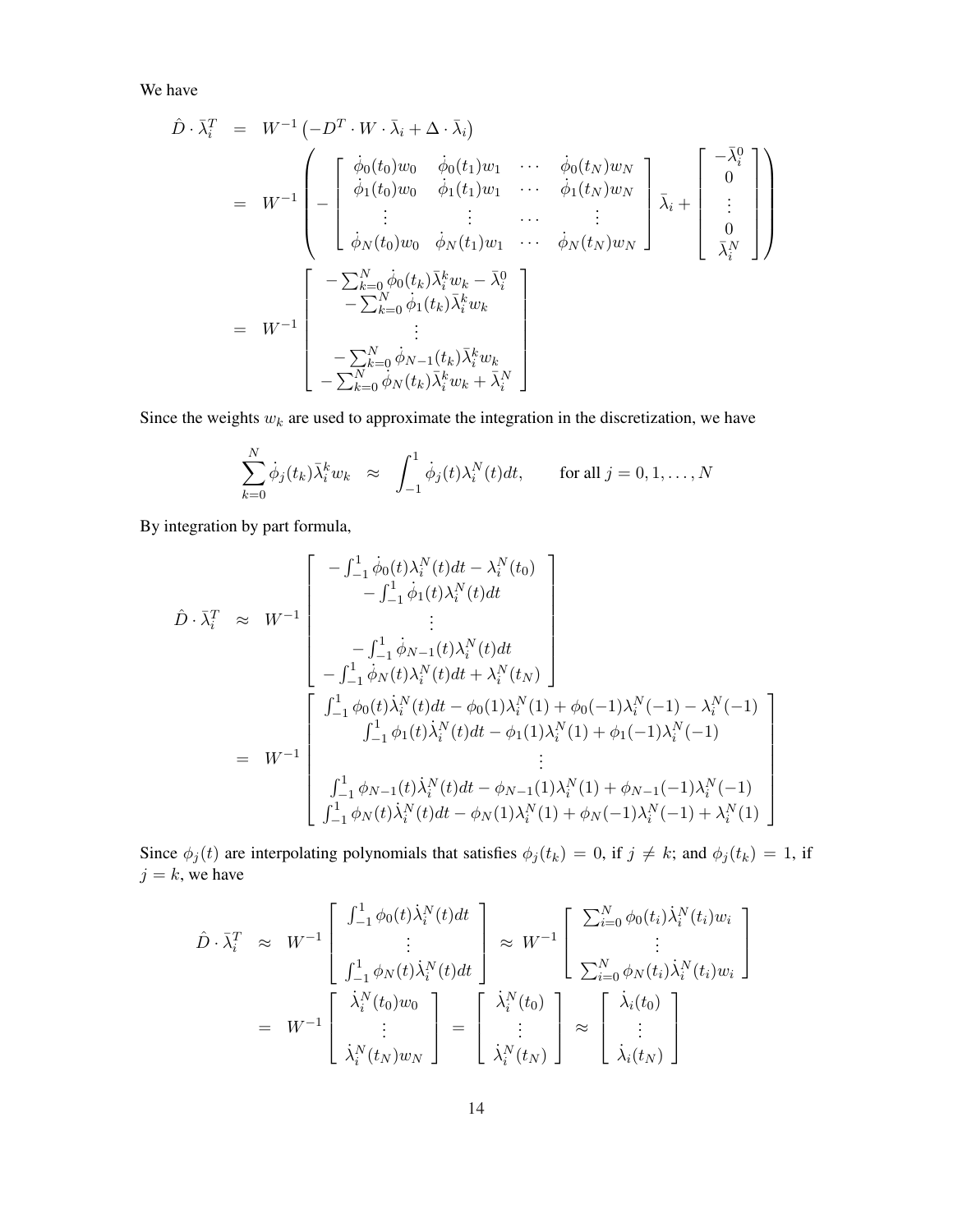This shows that  $\hat{D}$  does provide an approximation to the derivatives. It also shows that the accuracy of the approximation highly depends on the accuracy of the integration weights. If the grids are chosen so that the resulting weights can provide an accurate numerical integration, then the continuous adjoint equation can also be accurately and automatically discretized by the KKT conditions by way of a different differentiation matrix.

Remark 7 *To minimize the error in costate computation, we should choose grids points so that the resulting numerical integration scheme is as accurate as possible. Once the boundary points are fixed at -1 and + 1, the optimal grid is given by Legendre-Gauss-Lobatto points and not Gauss-Radau or Gauss points. In the case of Chebyshev-Gauss-Lobatto grids, the corresponding Clenshaw-Curtis weights provides accurate integration. Indeed, Trefethen<sup>22</sup> provides an excellent analysis on the accuracy of Clenshaw-Curtis integration; in particular, he notes that Clenshaw-Curtis integration is practically as good as Gauss quadrature integration. Therefore, CGL grids are also a good choice for the purpose of both primal and dual state computation.*

## NUMERICAL EXAMPLES

Consider the following example from Ref.[14].

Minimize  $J[x(\cdot), u(\cdot)] = x(2)$ , subject to

$$
\dot{x}(t) = u(t), \quad t \in [0,2] \n x(0) = 0, \quad u(t) \ge -1
$$

The necessary conditions

$$
\dot{\lambda}^*(t) = 0, \quad \lambda^*(2) = 1
$$
  

$$
\lambda^*(t) - \mu^*(t) = 0
$$
  

$$
\mu^*(t)(-u^*(t) - 1) = 0, \quad \mu^*(t) \ge 0
$$

uniquely determine the optimal solution as

$$
x^*(t) = -t, \t u^*(t) = -1, \n\lambda^*(t) = 1, \t \mu^*(t) = 1.
$$

To test the idea on arbitrary grids, we choose uniformly distributed nodes with  $N = 10$ . With this nodes distribution, it is easy to compute the corresponding differentiation matrix and weights using the aforementioned formula. We solve the problem using the presented PS method. The result is showing in Fig. 2. Both primal and dual variables appear to converge.

Given the previous converged numerical results, it is natural to assume that when the size of the grid increases we will get a better solution. In fact, for a uniform grid, this is not true. Fig.3 is a simulation result with N=12. Clearly, none of the discrete solutions are correct. This is exactly due to the violation of Assumption 2. For uniform grids, it is known that when  $N \geq 11$ , at least one of the weight is negative and the discrete approximation of the integration diverges. This is why uniform grids with high order polynomial approximation is not suggested for numerical computation. However, it does not mean high order polynomial should be avoided. The remedy is well known: use quadrature types of nodes with dense distribution around two end points. Such grids not only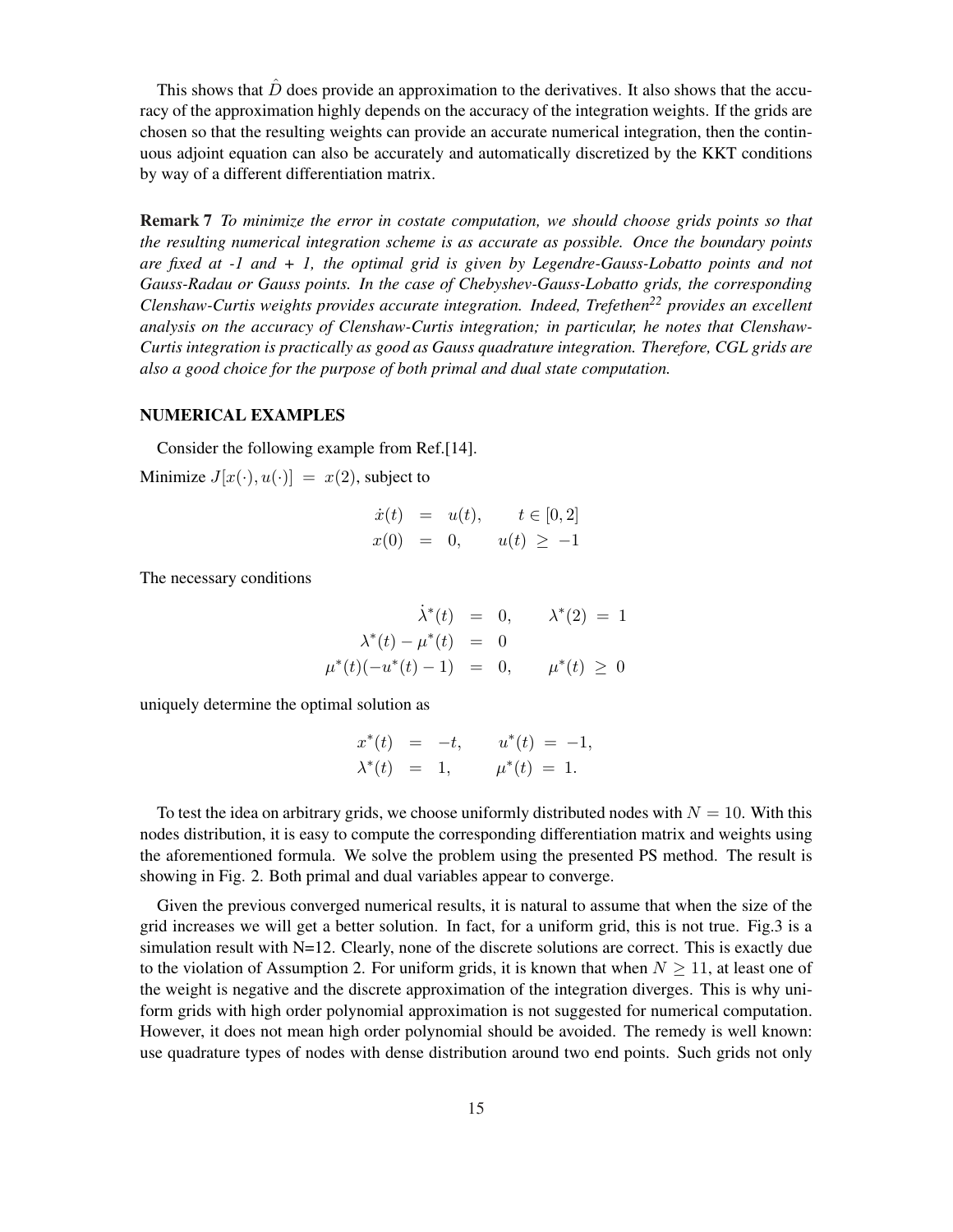

Figure 2. Discrete solution on uniform grids (N=10) with primal-only closure condition.



Figure 3. Discrete solution on uniform grids (N=12) with primal-only closure condition.

overcome the problem associated to uniform grids, but also greatly improve the accuracy. In the following, we demonstrate the proposed PS scheme on Chebyshev grids.

Consider a minimum fuel orbit transfer problem.

$$
\begin{cases}\n\text{Minimize} & J[\cdot] = \int_0^{20} u_r^2 + u_t^2 dt \\
\text{Subject to} & \dot{r} = v_r \\
& \dot{\theta} = \frac{v_t}{r} \\
& \dot{v}_r = \frac{v_t^2}{r} - \frac{1}{r^2} + u_r \\
& \dot{v}_t = -\frac{v_r v_t}{r} + u_t \\
& |u_r| \leq 0.05; \ |u_t| \leq 0.05 \\
& (r(0), v_r(0), v_t(0)) = (1, 0, 1) \\
& (r(t_f), v_r(t_f), v_t(t_f)) = (4, 0, 0.5)\n\end{cases}
$$

where r is the radial distance,  $\theta$  is the true anomaly,  $v_r$  and  $v_t$  are the velocities on radial and transverse directions,  $u_r$  and  $u_t$  are the radial and transverse thrust. The equations are presented in normalized units.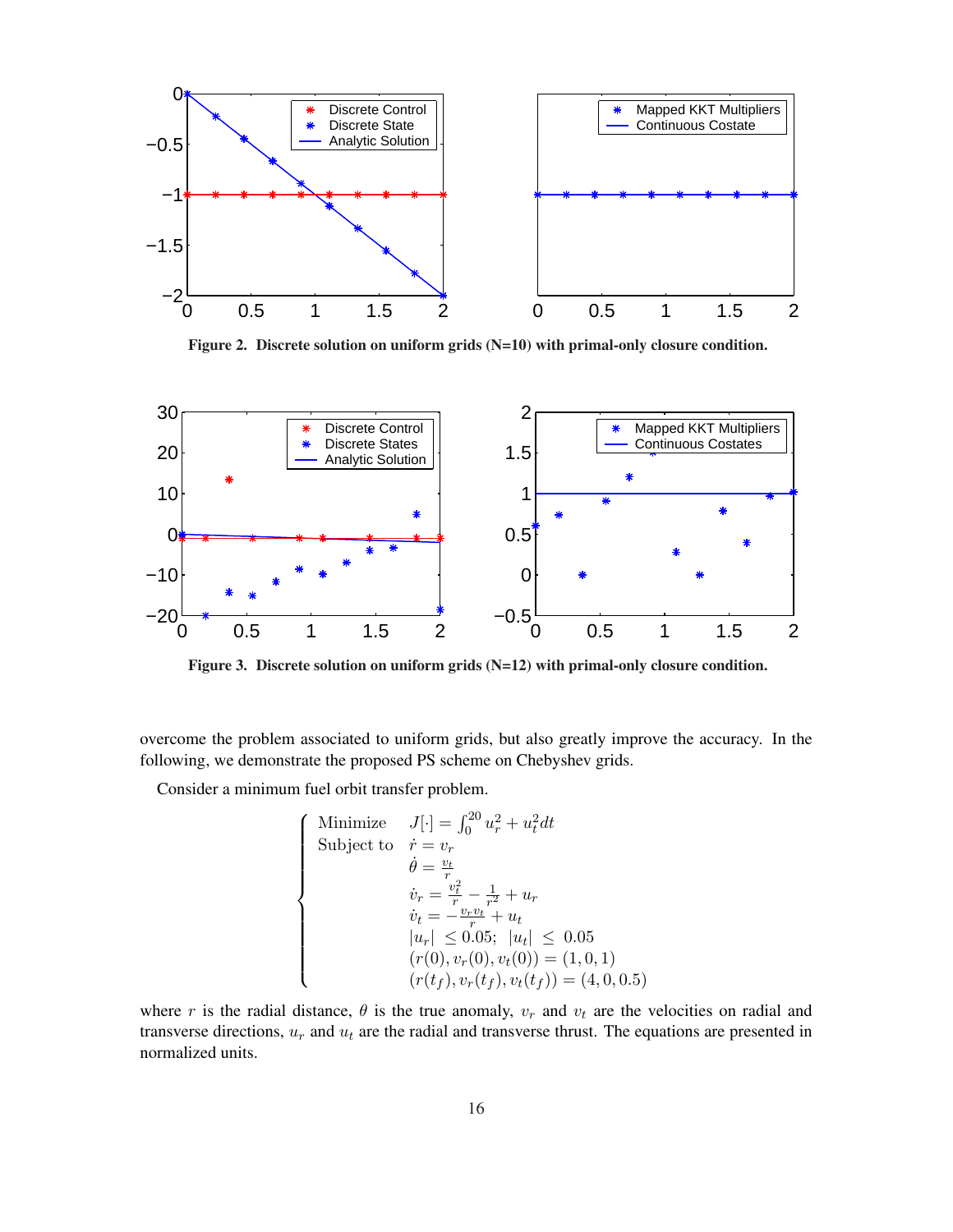Fig.4 shows the optimal trajectory and optimal control computed by Chebyshev PS method with 64 nodes. Also shown in Fig. 4 are the states obtained from a numerical (RK4/5) propagation of the



Figure 4 Optimal primal solutions. The solid lines are the propagated trajectories generated by linear interpolated controls.

discrete-time optimal controller. Clearly, the discrete optimal states match the propagated trajectory very accurately, which numerically demonstrates the feasibility and accuracy of the discrete optimal solution.

To further demonstrate the optimality, we plot out the costates in Fig.5. These costates are computed using the proposed primal-Only closure conditions. Based on the Minimum Principle, it is straightforward to derive the following adjoint equations

$$
\begin{cases}\n\dot{\lambda}_r = \lambda_\theta \frac{v_t}{r^2} + \lambda_{vr} \frac{vt^2}{r^2} - \frac{2\lambda_{vr}}{r^3} - \lambda_{vt} \frac{v_r v_t}{r^2} \\
\dot{\lambda}_\theta = 0 \\
\dot{\lambda}_{vr} = -\lambda_r + \frac{\lambda_{vt} v_t}{r} \\
\dot{\lambda}_{vt} = -\frac{\lambda_\theta}{r} - \frac{2\lambda_{vr} v_t}{r} + \frac{\lambda_{vt} v_r}{r}\n\end{cases}
$$

The fact that  $\lambda_{\theta}$  is a constant is clearly shown in Fig.5. Also, by Minimum Principle, Hamiltonian should be constant 0. The discrete Hamiltonian shown in Fig.5 agrees with this fact. Thus, the optimality of the computed solution is verified through costates mapping.

This example is also solved using Legendre-Gauss-Lobatto grid with the same number of nodes (N=64). The PS scheme with primal-only closure condition yields the same solution as Chebyshev case.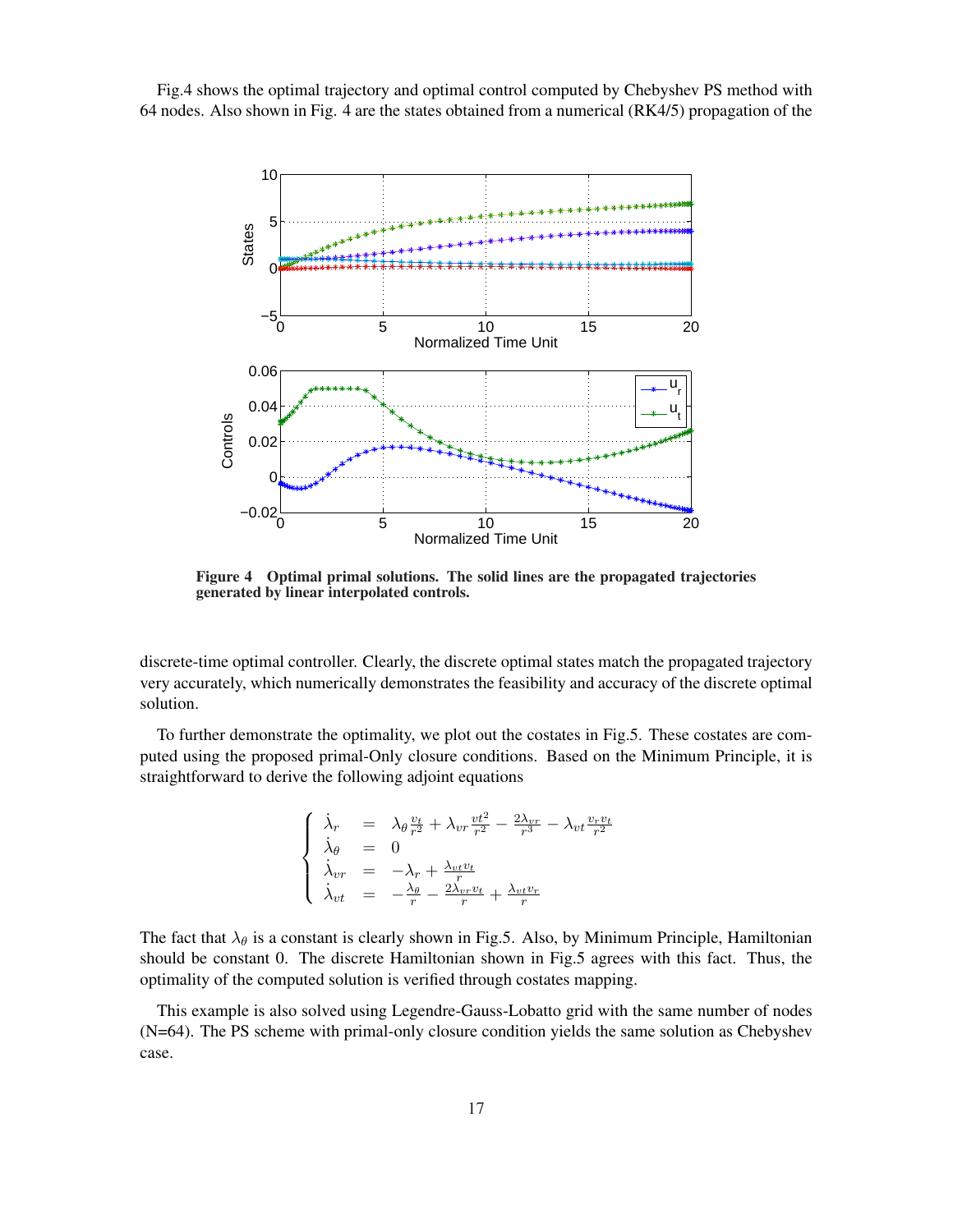

Figure 5. Costates by Chebyshev PS methods.

#### REFERENCES

- [1] Kang, W. and Bedrossian, N., "Pseudospectral Optimal Control Theory Makes Debut Flight Saves NASA \$1M in Under 3 hrs," *SIAM News*, Vol. 40, No. 7, September 2007, Page 1.
- [2] G. Elnagar, M. A. Kazemi and M. Razzaghi, The pseudospectral Legendre method for discretizing optimal control problems, *IEEE Trans. Automat. Contr.* Vol. 40, pp. 1793-1796, 1995.
- [3] S. W. Paris, J. P. Riehl, and W. K. Sjaw, "Enhanced Procedures for Direct Trajectory Optimization Using Nonlinear Programming and Implicit Integration," AIAA/AAS Astodynamics Specialist Conference and Exhibit, 21-24 August 2006, Keystone, CO, AIAA 2006-6309.
- [4] P. Lu, H. Sun and B. Tsai, Closed-loop endoatmospheric ascent guidance, *Journal of Guidance, Control and Dynamics*, Vol. 26, No. 2, pp.283-294, 2003.
- [5] S. I. Infeld, and W. Murray, Optimization of stationkeeping for a libration point mission, *AAS Spaceflight Mechanics Meeting*, Maui, HI, AAS 04-150, February 2004.
- [6] Q. Gong, W. Kang and I. M. Ross, A pseudospectral method for the optimal control of constrained feedback linearizable systems, *IEEE Trans. on Automatic Control*, Vol. 51, No. 7, pp. 1115-1129, 2006.
- [7] F. Fahroo and I. M. Ross, Costate estimation by a Legendre pseudospectral method, *AIAA Journal of Guidance, Control and Dynamics*, Vol. 24, No. 2, pp. 270-277, 2001.
- [8] P. Williams, B. Lansdorp and W. Ockels, Optimal crosswind towing and power generation with tethered kites, *AIAA Journal of Guidance, Control, and Dynamics*, Vol. 31 no. 1, pp. 81-93, 2008.
- [9] R. E. Stevens and W. Wiesel, Large time scale optimal control of an electrodynamic tether satellite, *Journal of Guidance, Control and Dynamics*, Vol. 32, No. 6, pp.1716-1727, 2008.
- [10] Bedrossian, N., Bhatt, S., Lammers, M., Nguyen, L., and Zhang, Y., First ever flight demonstration of zero propellant maneuver attitude control concept, *AIAA Guidance, Navigation and Control Conference*, 2007. AIAA-2007-6734.
- [11] F. Fahroo and I. M. Ross , Advances in pseusospectral methods for optimal control, *AIAA Guidance, Navigation, and Control Conference*, AIAA Paper 2008-7309, Honolulu, Hawaii, August 2008.
- [12] F. Fahroo and I. M. Ross, Pseudospectral methods for infinite-horizon nonlinear optimal control problems, *Journal of Guidance, Control and Dynamics*, Vol. 31, No. 4, pp.927-936, 2008.